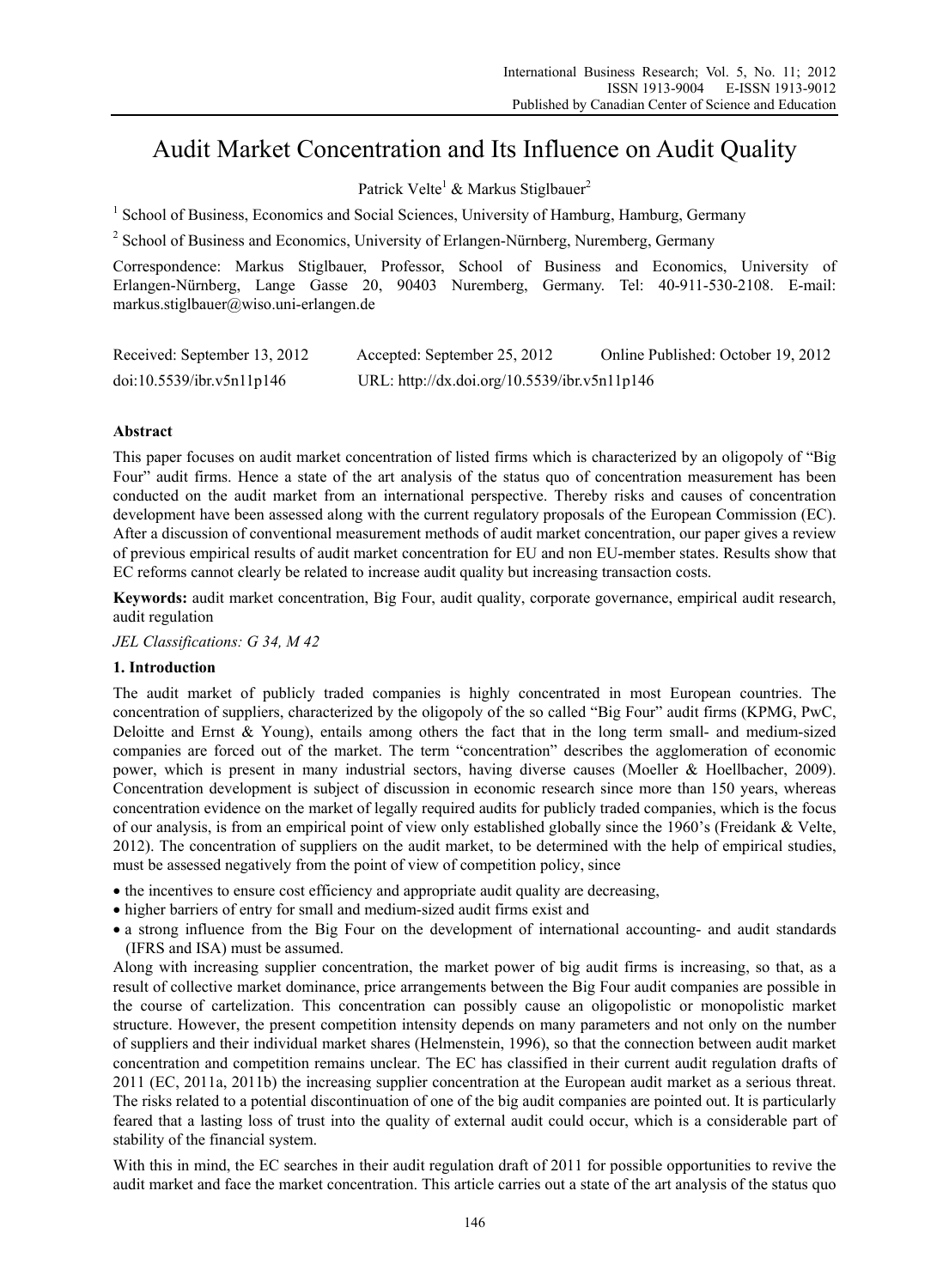of concentration measurement on the audit market from an international perspective. The investigation is structured as follows: First, a theoretical foundation of audit market concentration followed by an analysis of causes of the concentration development is carried out (Section 2). Immediately following, the conventional measurement methods of audit market concentration are presented (Section 3) before the focus lies on the empirical review of previous results of audit research for several EU-member states and non-member states (Section 4). A critical conclusion along with future prospects completes the analysis (Section 5).

#### **2. Theoretical Foundation and Causes of Audit Market Concentration**

#### *2.1 Theoretical Foundation*

"There are a number of reasons why stakeholders are concerned about the current market structure for the supply of audit services to public interest corporations" (Oxera, 2007, 190). This might cause "monopolistic pricing, a decline in the quality of audits and of the services provided by audit firms, a decrease in the stability of capital markets and in investor confidence, and the impact of another large public accounting firm failure" (Cammack & Caban-Garcia, 2005, 3). Furthermore, different reports have analyzed the impact of audit market concentration on an international level (Francis et al., 2011), e.g. the EC's "Green Paper" on "Audit Policy: Lessons from the Crisis", the report "Auditors: Market concentration and their role" from the House of Lords in the UK or the United States General Accounting Office's reports on "Public Accounting Firms: Mandated Study on Consolidation and Competition" and "Audits of Public Companies: Continued Concentration in Audit Market for Large Public Companies Does Not Call for Immediate Action" (House of Lords, 2011; European Commission, 2010; United States General Accounting Office, 2003; United States General Accounting Office, 2008). Over the past 25 years the audit market has undergone a development towards strong concentration (Figure 1).



Figure 1. 1980s and 1990s: Significant mergers in the audit market Source: United States Government Accountability Office, 2008, 9.

The competitive situation at the audit market and the tendencies towards supplier concentration can be consolidated by numerous approaches used in industrial economics (Hachmeister, 2001). Here, explanations are searched for how the number of market players and their competitive interaction along with market imperfections, generated by offering heterogeneous products and services, and market entry barriers or asymmetric information influences the market behavior and the market structure. According to the structure conduct performance-paradigm, the market structure is, following the traditional version, determined by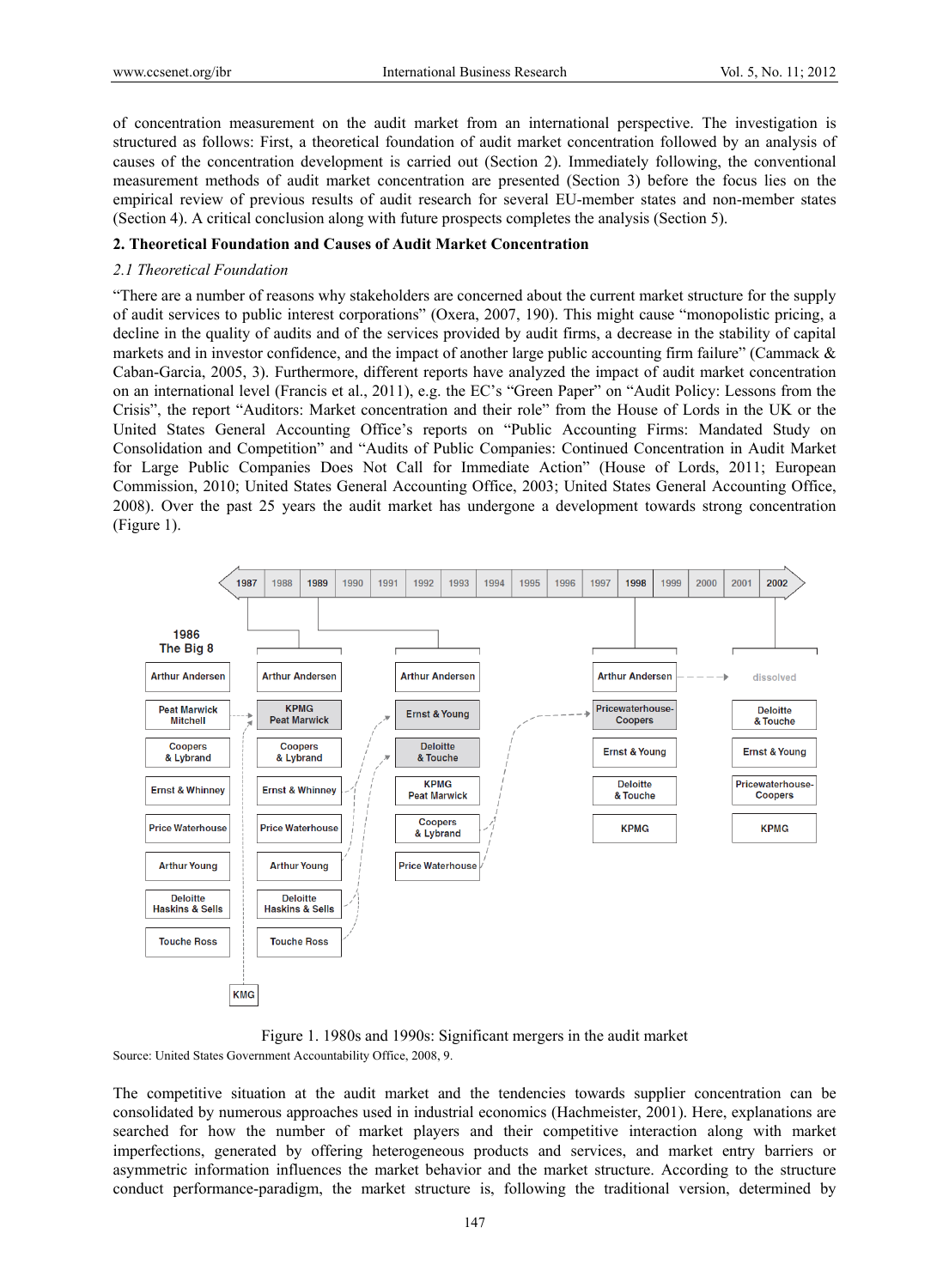exogenous factors. Here, the industrial and competitive analysis by Porter (2008) is granted outstanding significance. The structure of the audit market is thus an essential factor of competitiveness for audit companies. According to Porter (2008), the market concentration can be interpreted as a strategic competitive advantage of an enterprise, provided that a higher additional benefit for the client is offered. This additional benefit of a basic product or service can be reducible to a lower bid price or an additional service with appropriate surcharge. In the recent past, the structure conduct performance-theory experienced a considerable advancement through the endogenization of cause variables of market structure. Hereby, among others, the game theory is important, which analyses the competitive interactions and effects of asymmetric information distribution and therefore considers interdependencies between market structure and market behavior. Within the scope of the transaction cost theory efforts are made to bring into focus the structures of authority and surveillance in companies and to clarify possible coordination problems. Last but not least, an economic analysis of the influence of legal environment on the market structure and market behavior is just as important.

DeAngelo (1981) has first applied the size of an audit company as a surrogate for audit quality. According to that, big audit firms – measured by the number of clients – tend to be more independent of one specific client than medium-sized companies, which, as the case may be, have only few and for the total volume relevant clients and therefore could pursue incentives to satisfy the wishes of management to approve unrestrictedly, even when accounting errors were found (Marten, 1999). DeAngelo (1981) explains her assessment with the existence of quasi-rents. The original inspection causes start up costs on the auditor and transaction cost on the client, which develops a bilateral monopoly. In a bilateral monopoly, both contracting parties are interested in a long-term perpetuation of their relations. From an auditor's point of view, a change of auditor would lead to a loss of client-specific quasi-rents, the companies to be audited would have to incur additional searching cost finding a new qualified auditor. Since big audit firms have more mandates than medium-sized firms and therefore a higher diversification of risk, according to DeAngelo (1981) the probability increases that the auditor reports correctly about accounting errors and balance sheet manipulation. The impending loss of quasi-rents of a client can easier be cushioned by other mandates on the lines of cross-subsidization and tends to lead to a lower financial dependency relating to one mandate. Especially the impending loss of reputation plays an important role for big audit firms, if capital markets assume a decreasing audit quality. Through this, not only the mandate in question could go astray, but additional ones on other national and international audit markets. Insofar, with increasing size of the audit firm, independence and demand increases as well from a capital market's point of view. As positive influence on trust building on the capital market can be the result of commissioning one of the big audit firms, management follows the trend and assigns preferably one of the Big Four.

As a follow-up study, Palmrose (1986) investigated the connection between audit firm size and audit fee. Hereby, it is assumed, that big audit firms demand a markup when owning a market position approaching that of a monopoly, in order to signalize higher audit quality. These hypotheses are contrary to low balling, after which audit firms agree with the client upon a not cost-covering audit fee in the first audit period hoping this would lead to future rationalization effects. Consequently, it is examined in addition whether the existence of economies of scale entails lower audit fees of audit companies in comparison to competition. Palmrose (1986) could prove that the "Big Eight" invoiced higher audit fees (price premium). This was said to be attributable to the higher audit quality or the monopolistic structures on the audit market. Besides, it could be confirmed that the Big Eight spend relatively more hours of work on a mandate comparable in scale.

#### *2.2 Causes of Audit Market Concentration*

The internationalization of financial accounting and audit along with the increasing number of mergers induced the fact that the audit market for capital market-oriented companies is served incrementally by big audit firms in Europe. The cause of this development is the search of globally acting enterprises for an auditor, who offers services on a comparable standard in the respective state of a subsidiary. The choice for one of the big audit firms is associated in literature with enhanced audit quality and reputation, with which in case of trust reinforcement on the capital market the firm value can be influenced positively (Rama & Read, 2006). Besides, the more stringent demands in terms of performing the audit of annual accounts, which are associated with compliance of IFRS and ISA along with the increasing regulatory obligation to report, can be accompanied by higher fixed cost and be decisive for supplier concentration (Quick & Sattler, 2011). From an European point of view, especially the 8th EC directive of 2006 is important which influences crucially the requirements in structural and procedural organization. Other causes for consolidation at the audit market are the involuntary retirement of audit firms, in- and external growth (mergers), the product differentiation being dominant in big audit companies, reputation building along with the investors' wish for a prompt publication of certified accounting (fast close).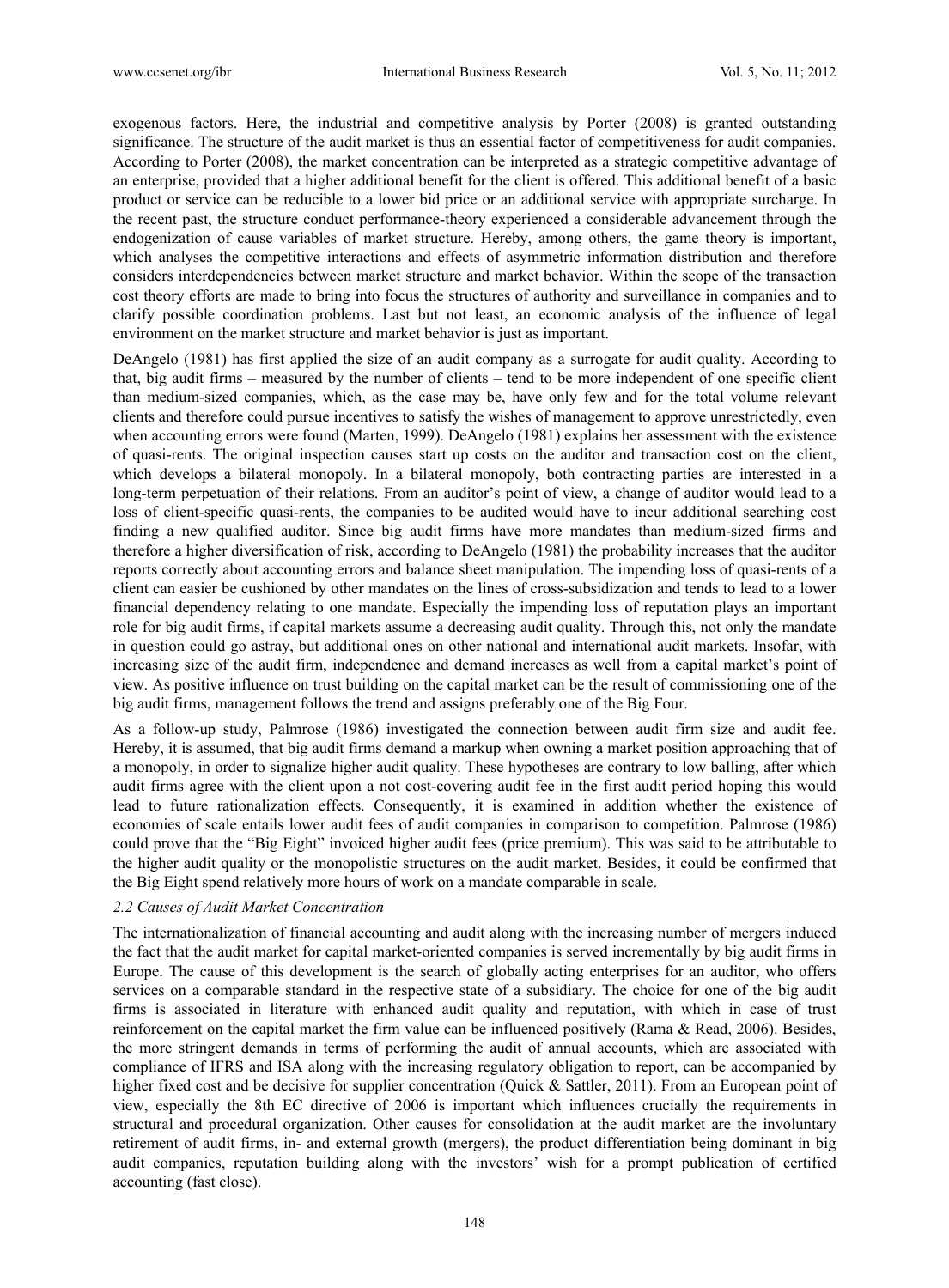#### **3. Concentration Measures**

The measure of audit market concentration in previous empirical studies is characterized by heterogeneity. Using absolute (relative) concentration variables, the number (share) of certain audit companies on the whole market volume is considered. As absolute measures, the concentration rate (CR) and the Herfindahl-Hirschmann Index (HHI) are to be distinguished, while the Gini-coefficient (G) and the Lorenz curve are to be mentioned as relative measures (Quick & Sattler, 2011). The CR-value covers the proportion of the m biggest audit firms within a sample. With this respect the market shares of the m biggest audit firms within a sample were cumulated to a CR-value (CR (m) =  $\sum$  (xi/x)). An oligopoly is present, if at most three audit companies have a market share of  $> 50\%$  or at least five companies have a market share of  $> 66.6\%$  respectively. A monopoly position is assumed, if an audit firm has more than one third of total market share. CR is easily to be calculated and to be interpreted. Those companies, which are smaller than the m biggest firms are not included in the calculation. With this in mind, literature points to the HHI instead. The HHI has an advantage against the concentration rate since it covers all audit firms on a specific market. The HHI is calculated by summing up the square value of the market share of each audit firm against the overall market (HHI (m) =  $\sum$  (xi/x)<sup>2</sup>). The following forms of HHI can be distinguished:

- a complete concentration is indicated with  $HHI = 1$ ,
- $\bullet$  in case of minimal concentration an equal share  $1/n$  is allocated to each carrier  $(n)$ ,
- an unconcentrated market is assumed to exist if the value of HHI < 0.10 and a highly concentrated market is assumed to be present at a value of  $HHI < 0.18$ .

The reciprocal value of HHI is called Numbers Equivalent (NE) and is used partly in addition to other concentration measures in empirical studies. It specifies the number of audit firms with equal market share that correspond to a concrete market situation. To give an example, an  $HHI = 0.2$  makes a situation palpable in which the entire audit market is equally divided up between five audit firms. The Lorenz curve as a relative measure variable (disparities) is not a concentration measure in a narrower sense it merely represents the frequency distribution in graphic form.

The deviation of resulting Lorenz curve fundamentally a monotonic increasing convex function of straight uniform distribution (diagonal) results in the concentration (Marten & Schultze, 1998). The more the Lorenz curve deviates downwards from the diagonal the more supplier concentration is increasing. The use of the Lorenz curve cannot be recommended for markets with only few company units, since for instance the existence of only two companies of same size indicates a concentration level of zero. Therefore, the Lorenz curve is suited for market share analysis of big audit firms only as a complement to other concentration measures (Grothe, 2005). After all, the relative concentration measure G indicates mathematically the area between Lorenz curve and straight uniform distribution relative to the triangular area underneath the half diagonal. The relative concentration therefore is the result of deviation from property values from a hypothetical uniform distribution of carriers:

- $\bullet$  in case of a complete uniform distribution, G assumes the value of 0,
- $\bullet$  in case of perfect concentration, the value comes close to 1,
- $\bullet$  with G  $> 0.9$  a very high concentration can be assumed,
- with  $G > 0.6$  and  $\leq 0.9$  high concentration exists,
- market concentration is moderate if G is between 0.4 and 0.6.

Insofar, the choice of one or more of the different concentration measures depends on the respective goal of the study. In light of limited force of expression of one isolated factor based on possible bias, the use of several or all concentration measures is appropriate. Relevant are not only absolute but also relative measures, since the number and size of audit companies as well as the firms' differences in market share are within focus for further analysis.

### **4. Review of Audit Market Concentration Research**

#### *4.1 Fundamentals*

Concentration measurements for the audit market are recently the focus in empirical audit research from a national and international point of view. Studies are targeted at the analysis of market changes and effects on the competitive conditions for audit firms. By the potentially collective market dominance of big audit companies reduced competition can be evaluated based upon, among other factors, change of auditors' quota and the extent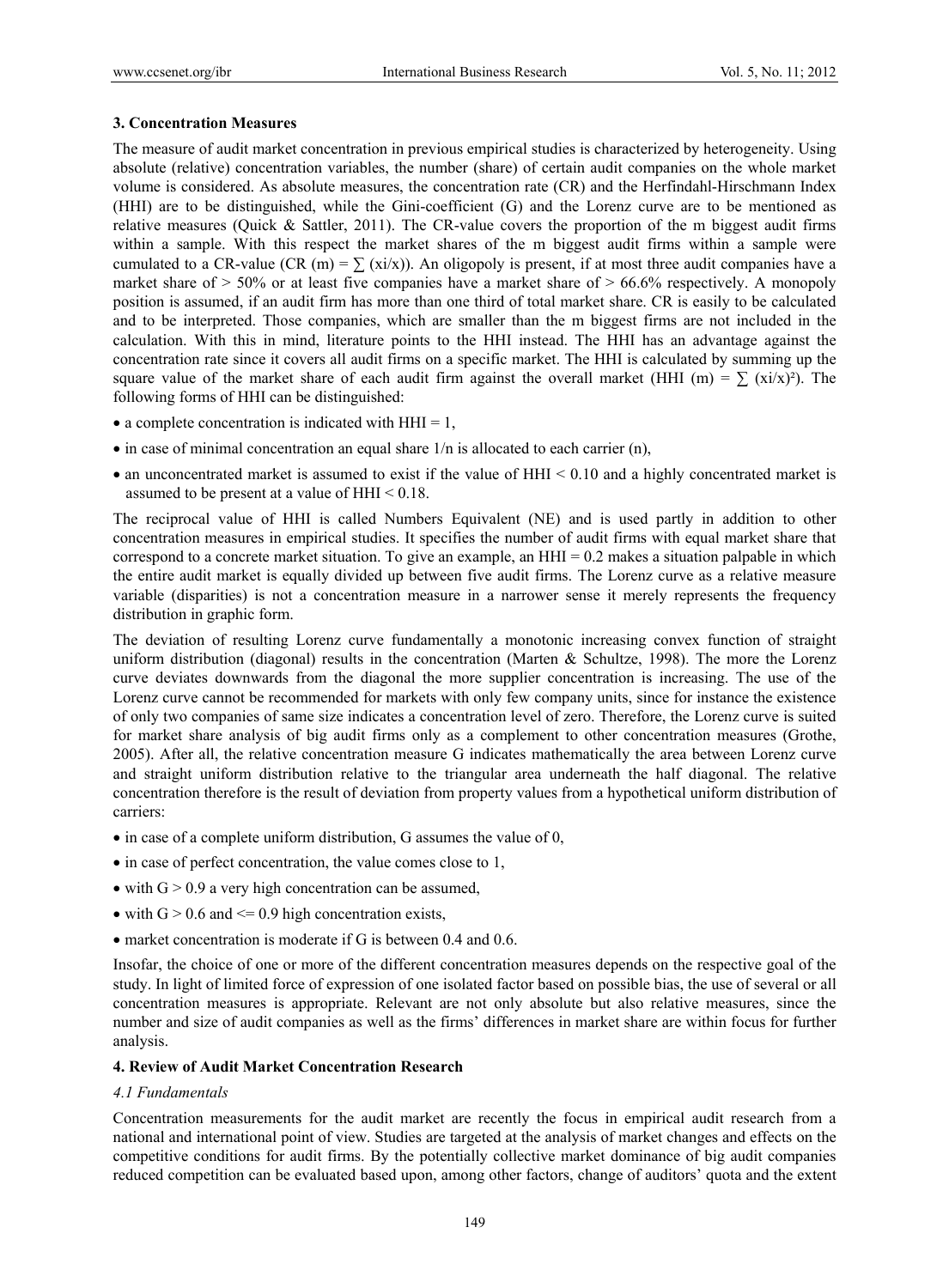of audit fees. Hereby, statistical considerations that choose a certain accounting year, and dynamic considerations that make chronological comparisons can be differentiated.

From a US-American point of view, concentration is often measured based on audit fees, while studies about the German audit market traditionally calculate approximately the market share with the help of the mandate numbers, balance sheet total and/or sales revenues of clients, since the publication of fees has only been obligatory since 2005. Insofar, there is only indirect connection to real audit fees. The assumption here is that audit fees have a positive association with balance sheet total and sales revenues. However, instead of a linear connection, a digressive correlation is assumed, whereupon the audits or rather the scope of audit fees increases in steady smaller growth rates along with an increase in company-size (Pong & Whittington, 1994). Even though with an increase in firm size the number of audit areas increases as well, an additional need for audit can be balanced out at least in parts primarily with the help of

- an audit approach oriented towards business risk (business risk audit),
- the review of risk management systems,
- the extension of analytical audits or,
- the greater use of sampling inspection,

so that a disproportionately low increase of audit fees becomes likely (Quick et al., 1998). Consequently, instead of the untransformed factors, the square root of balance sheet total or the square root of sales revenues is to be used. While the untransformed factors tend to overvalue concentration, transformed variables undervalue the concentration development. In empirical studies both factors are used as corridor values or rather intervals (Quick et al., 1998). The measurement of concentration based on client numbers is insufficient and only allowed as an auxiliary variable. Even though, numerous concentration measurements have been conducted recently from an European point of view, state of the art reviews tend to be found rarely, which summarize transnationally the respective results of empirical audit research concerning supplier concentration. While there is no review in German literature, Yardley et al. (1992) have analyzed the results of research on the US American audit market until the end of 1980's. In contrast, Walker & Johnson (1996) presented selected concentration studies on Australia, UK, New Zealand and Denmark. Insofar, an increasing need for research accrues in light of the EC regulation draft of 2011, which relates the increasing supplier concentration at the European audit market to a decrease in audit quality. Herewith, an increase in supplier concentration with essential impact on competitiveness of audit firms, the amount of audit fees as well as auditor independence is said to be associated. Resulting from the mergers of audit firms and the internationalization of accounting and auditing the supplier concentration is recognized as a global phenomenon (Gilling & Stanton, 1978), so that in the following the German audit market is included first, followed by other EU member states and Switzerland as a non-EU-member state. An enhanced research density is allocated to UK with regard to EU-member states. A transnational comparison of past studies is only possible within the scope of diverging assessment periods and objects as well as sample sizes, deviating legal systems and national accounting and auditing standards (Grothe, 2005).

#### *4.2 EU-member States*

#### 4.2.1 Germany

The last studies which deal exclusively with surrogates of market shares are Huellweck and Ostrowski, Strickmann, Lenz and Bauer and Grothe. The study of Huellweck and Ostrowski (2000) demonstrated high ratios of concentration for 1996 and 1997  $[CR4 = 0.84 (1997)]$  and can be confirmed by Strickmann (2000) for 1989, 1993 and 1997 [CR 4 = 0.73 (1997)]. Thereafter approaches of a monopoly of the Big Four audit firms can be identified in some industries. Bauer (2004) and Lenz and Bauer (2004) observed for 2002 a concentration ratio of CR4 = 0.86 which exceeds the results of the previous study by Huellweck and Ostrowski (2002). Moreover coherence between the stock index and the selection of a Big Four is derived. While PwC is identified as the market leader in the DAX and TecDAX, KPMG dominates the MDAX. However, balanced market shares can be found in the DAX. Likewise, Grothe (2005) proved an increasing concentration development on the German audit market for 1996, 1998 and 2000 [CR4 = 0.79 (2000)]. However, during the study period no trend towards homogenization of the market shares within the oligopoly group during the study period is evident.

Just since 2005, the declaration of the (non) audit fees in the notes is mandatory in Germany. Moreover, audit firms which conduct audits for at minimum one public interest company, must state the (non) audit fees in a transparency report. Because of these disclosure reforms, current studies which include now directly the audit fees in the empirical research have a higher significance. According to Zimmermann (2008) and Bigus and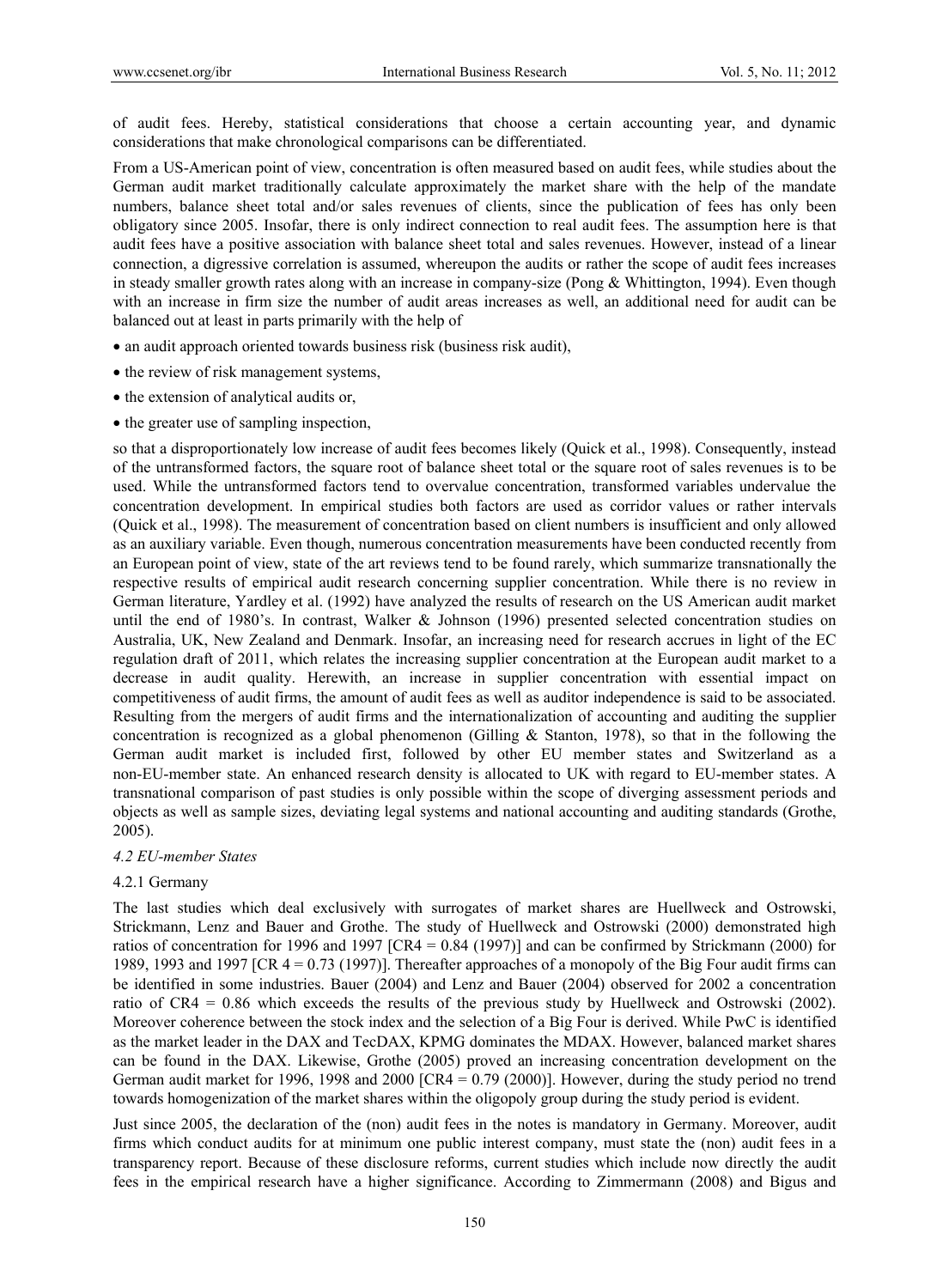Zimmermann (2008) who examine the fiscal year 2005, the Big Four audit firms, under the market leadership of PwC, collect 87% of the audit fees resp. 90% of the total fees. Further, the consulting stake amounts to 41.9% of the final audit, which is higher than in the study by Lenz, Moeller and Hoehn (2006) (34%). The concentration ratio (CR4 = 0.85) is higher than the ratio in Switzerland and lower than in comparatistics from the USA and the UK. The fees for audits and services close to audits are, according to Bigus and Zimmermann (2008), 7.3% higher for SEC-issuers than for not SEC-quoted companies. Based on the one-periodic snapshot, the significance of these studies is limited.

In contrast, the empirical studies by Moeller and Hoellbacher, Koehler et al., Sattler and Quick and Sattler are more important as they undertake time series analysis. Moeller and Hoellbacher (2009) examine a long time series (1997-2007) and conduct concentration measurements through the use of direct and indirect variables (audit fee, total balance sheet, sales revenue and number of mandates). Very high concentration measurement on the German audit market can be derived for the last reporting interval 2007 (CR4 = 0.97). KPMG and PwC have an average market share of 52% (audit assignment) resp. 86% (total balance sheet). Besides a slight increase for the concentration ratio over time can be determined. Koehler et al. (2010), Sattler (2011) and Quick and Sattler (2011) examined the time period 2005-2007 and confirmed the results of Moeller and Hoellbacher (2009). Koehler et al. (2010) proved a clear dominance of the Big Four [cumulative market share of 93% of the audit fees;  $CR4 = 0.93$  (2007)]. Sattler (2011) and Quick and Sattler (2011) slightly lower concentration ratios  $[CR4 =$ 0.83 (2007)].

Since the first measurements, an overview manifests a high provider concentration on the German audit market and increasing development over the period of time as a permanent phenomenon, even for the last examined year 2007. On the German audit market, the supplier concentration can be classified as an oligopoly of the Big Four, where in certain industries or market segments even monopoly resp. duopoly structures are recognizable (Bigus & Zimmermann, 2008). However, the hypothesis, raised by the EC, that a high concentration is stringent related with restraints of competition, cannot be empirically confirmed. Rather, even in duo- or monopolistic market structures a high level of competition is possible. Indications on this can also be found in Germany, e.g. by increasing calls for tender of audit orders and aggressive marketing efforts of audit firms (Heer, 2001). Nevertheless the validity of the studies is limited, if only single years instead of time-series analyses are considered. Throughout the cited empirical examinations high resp. very high concentration results can be obtained. From a descriptive point of view it must be noted that KPMG and PwC (formerly C&L) have for many years the market leadership, while Deloitte and Ernst and Young, achieve much less market shares. In the cited studies, the market position of BDO as the largest non-Big Four company in Germany is classified as rather low (Quick & Sattler, 2011).

#### 4.2.2 United Kingdom

Similar to the German audit market high rates for supplier concentration are derived in UK. In contrast to the German studies, the use of the Lorenz curve and G-coefficients for the exposition of the concentration development is omitted. Rather, CR and HHI are focused. A high density of research can be found for the UK audit market. The study of Briston and Kedslie (1985) includes a long time series analysis from 1928 to 1984. Here, a rise in the market share of the Big Eight from 28.7% to 46.2% between 1968 and 1978 can be observed. In 1984, CR4 is with 0.38, quite moderate. Subsequent to this, Moizer and Turley (1989) show for 1972 and 1982 the structural changes in the British audit market. Since the Companies Act 1967, UK has a disclosure requirement for the audit fees which can be used directly to measure market concentration. An increasing concentration can be determined for the study period (from 0.47 to 0.54). In addition, a significant reduction of audit firms from 144 to 85 companies can be assessed. As reasons for this development, the mergers of audit firms, the replacement of audit firms and the dwindling of joint audits are named. Moreover, a positive correlation between audit fees and supplier concentration can be found. Beattie and Fearnley (1994) state that the market shares for the Big Six is 72% in 1991. The increasing concentration process over time [from CR4 = 0.43] (1987) to 0.59 (1991)] can be explained with mergers of larger audit firms and auditor changes, whereby the large audit firms must pass comparatively less mandates to smaller audit firms. As one of just few studies, Pearson and Trompeter (1994) found for the years 1982-86 a negative correlation between supplier concentration and audit fees. The merger effects within the Big Eight on the audit fees are also in the focus by Iyer and Iyer (1996) for 1987-91, which found no substantial evidence for a relationship between concentration and audit fees. However, the increasing ratios of concentration over time (from  $CRA = 0.45$  to 0.57) can be justified analogical to previous studies of mergers of audit firms. Since the focus is solely on the 20 market leaders of audit firms for the period before and after the mergers, the validity is due to distorted findings (bias problem) limited. These results are, as already shown, in opposition to Pearson and Trompeter (1994). Peel (1997) can distinguish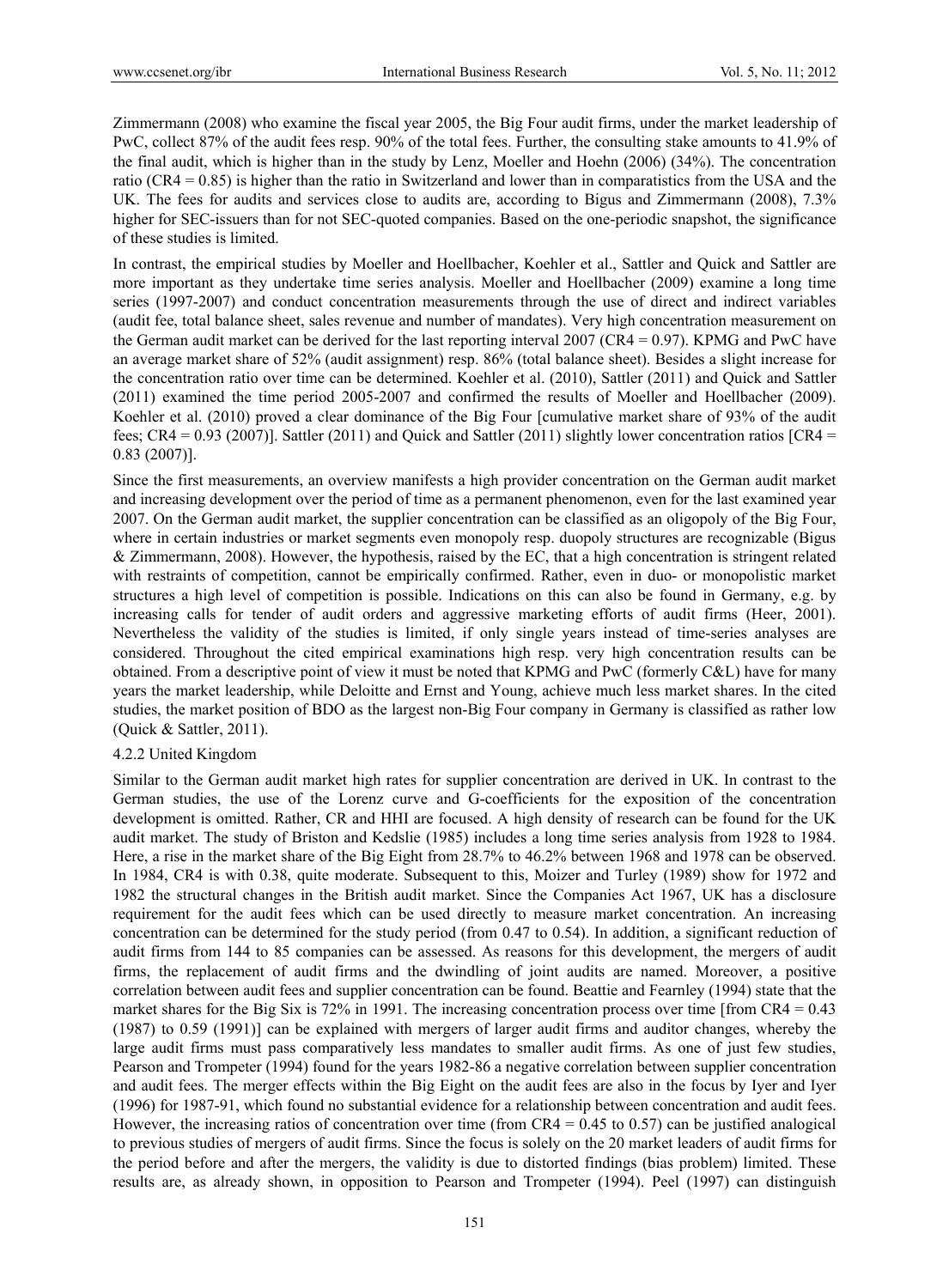essential segment-specific differences for 1995 for the market shares within the Big Six (CR6 amounts to 0.78). Pong (1999) states only a slight increase in the concentration (from CR4 = 0.57 to 0.6) for 1991-95, since no mergers occur between firms in this period. The UK audit market is characterized as an oligopoly.

Also the Big Four consolidation due to the elimination of Arthur Andersen has a major influence on the market concentration in UK. Beattie, Goodacre and Fearnley (2003) examine that the Big Four have a market share of 90% (96%) in the period before (after) the collapse of Arthur Andersen in 2002. PwC is the market leader with 37% of all audit engagements. The Big Four concentration increases from 0.67 (2002) to 0.73 (2003). Also Pong and Burnett (2006) found an increase in 2001 (CR4 =  $0.64$ ) compared to 1997 (0.61). McMeeking, Peasnell and Pope (2007) prove a positive correlation between concentration and audit fees as well as between concentration and mergers of audit firms. The increase in the concentration ratios from  $CRA = 0.65$  (1985) to 0.83 (2002) is above average. Abidin, Beattie and Goodacre (2010) also determine for 1998-2003 an increasing concentration over time based on audit fees  $[CR4 = 0.88 (1998)$  and 0.96 (2003)], whereby the concentration ratio remains approximately constant on the basis of audit engagements. The omission of Arthur Andersen also leads to a greater balancing of the market share among the major audit firms.

#### 4.2.3 Belgium

Also in other EU-member states like Belgium, the Netherlands, Denmark, Sweden and Spain, audit market concentration studies are increasingly conducted. Regarding the selection of variables for the measurement of the market share a high heterogeneity can be observed, although, in general the studies resort to only one variable.

For the Belgian audit market, Schaen and Maijoor (1997) can determine a positive correlation between the concentration ratios for the entire sample and the industry-specific concentration ratios for 1987. Not surprisingly, industry-specific differences for the concentration ratios in the range of CR4 = 0.22 to 0.78 can be found. According to Weets and Jegers (1997), the Belgian audit market show in comparison to other EU industrial member states lower concentration ratios for 1989 to 1995, wherein an rising trend from  $CRA = 0.41$ (1989) to 0.56 (1995) can be assessed. In an update of Willekens and Akhmadi (2003) for 1989 and 1997, a positive correlation between the market share of the audit firm and the audit fee is demonstrated, whence the authors derive an increased price competition.

#### 4.2.4 The Netherlands

One of the longest international time series analysis stems from Maijoor et al. (1995), which covers the period from 1880 to 1990 in the Dutch audit market. First since 1970, a significant increase in concentration can be determined which is explained by growing regulatory standards and mergers. However, until the 1960s, very low and constant concentration ratios can be assessed for the Dutch audit market. Buijink, Maijoor and Meuwissen (1998), who put the years 1970 to 1994 as a basis, can identify a substantial increase of provider concentration between 1970-1973 and 1988-1991. Analogous to other international comparative studies, the mergers between audit firms is stated as a reason for the results. In a country comparison with Germany ( $CRA = 0.16$ ), the concentration ratios are significantly higher  $(CR4 = 0.52)$ .

#### 4.2.5 Scandinavia

Based on 1983, 1989 and 1990, a significant increase in the concentration ratios [CR4 = 0.543 (1989) and 0.705 (1990)] on the Danish audit market can be verified by Christiansen and Loft (1992) which is primarily explained with mergers. However, between 1983 and 1989 only minor deviations can be detected. The audit market is classified as a duopoly. According to Loft and Sjoefors (1993) an essential increase in the concentration ratios for 1983 and 1990 (Denmark) resp. 1985 and 1990 (Sweden) can be stated as well, whereby a dominance of two (Denmark) resp. three (Sweden) audit firms exist.

#### 4.2.6 Spain

Spain entered the EU in 1986 and as a result the statutory audit requirements based on the 8th EC Directive began just in the end of the 1980s. Therefore the empirical audit research is in comparison to other named EU-countries of younger history. The first and only country-specific study of Romero et al. (1995) can determine a clear increase in the concentration for 250 companies in the period 1991-93. Since the implementation of the audit requirements, the dominance of the Big Six can be assessed. Their market share grows between the years 1991-93 from 83% to 95%.

Table 1 gives a summary of the results of the empirical concentration studies in the EU-member states.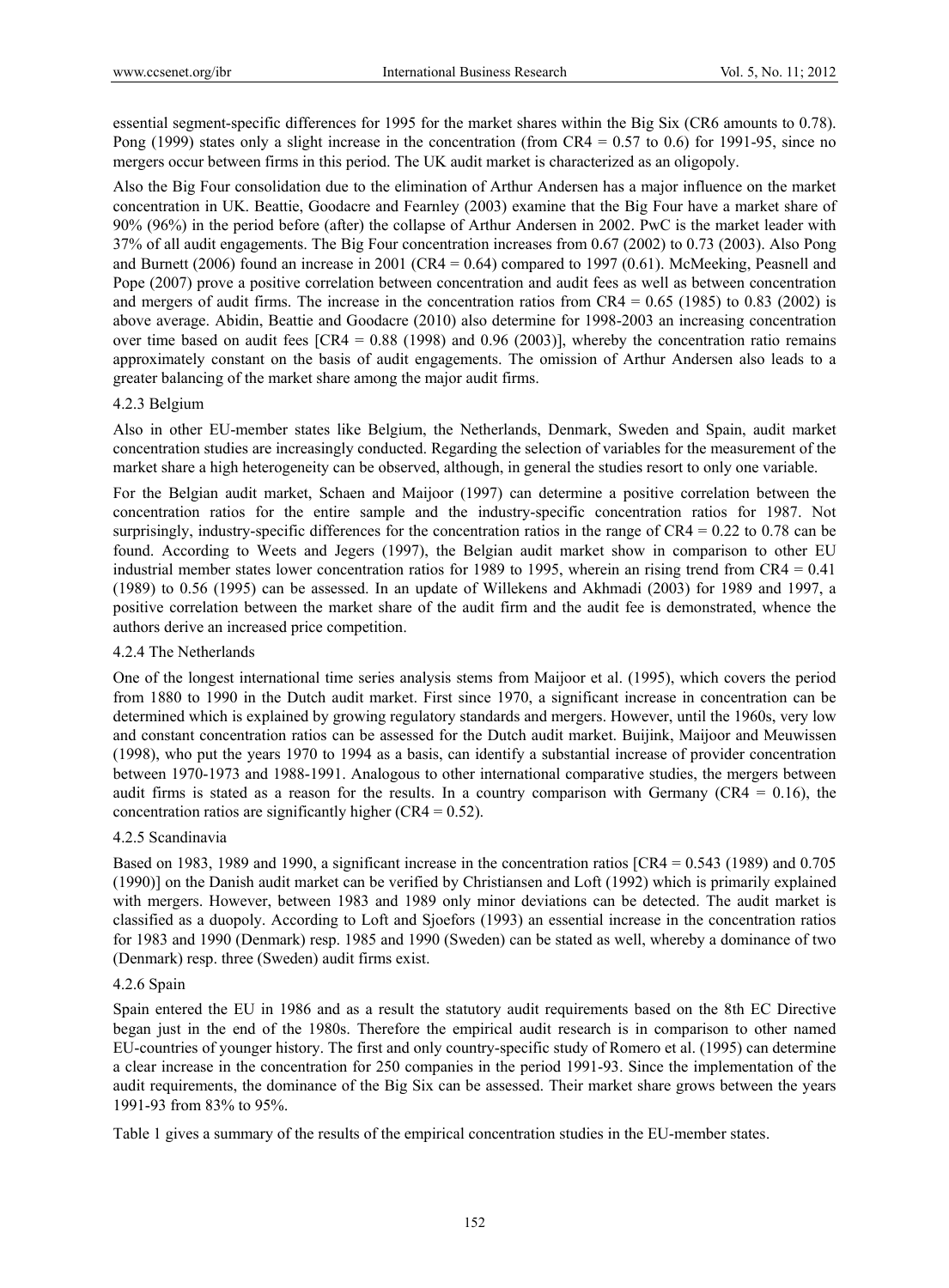| Country            | Author(s)<br>and Year of                                          | Sample<br>Observation                                                                                            | Method<br>of<br>concentration                                  | <b>Variables for measurement</b><br>of market share                                                                                    | <b>Main results</b>                                                                                                                                                                                                                                           |
|--------------------|-------------------------------------------------------------------|------------------------------------------------------------------------------------------------------------------|----------------------------------------------------------------|----------------------------------------------------------------------------------------------------------------------------------------|---------------------------------------------------------------------------------------------------------------------------------------------------------------------------------------------------------------------------------------------------------------|
| Germany            | publication<br>Huellweck &<br>Ostrowski<br>(2000)                 | period<br>$n = 586$ and 605<br>1996-1997                                                                         | measurement<br>CR <sub>2</sub><br>$CR6-7$ ,<br><b>HHI</b><br>G | Number of audit assignments<br>Total assets (absolute and<br>square root)                                                              | Changes of auditors only 6.2 %<br>Significant loss of mandates at C&L                                                                                                                                                                                         |
|                    | Strickmann<br>(2000)                                              | $n = 1,142$<br>1989, 1993 and<br>1997                                                                            | CR2-4, CR6-7<br>HHI, NE, G and<br>Lorenz curve                 | Number of audit assignments<br><b>Estimated Audit Fees</b><br>Total assets (standardized)<br>(absolute and square root)                | High concentration and increase in observation period<br>Formation of oligopoly, tending towards duopoly<br>Weak form of monopoly position in some industries                                                                                                 |
|                    | Bauer (2004)<br>Lenz<br>$\&$<br>Bauer (2004)                      | $n = 133$<br>2001-2002                                                                                           | ÷,                                                             | Number of mandates<br>Total assets (absolute and<br>square root)                                                                       | Correlation between stock exchange index and the<br>selection of a Big Four audit firm<br>PwC Market leader in DAX and TecDAX<br>MDAX dominated by KPMG;<br>Market shares in SDAX balanced                                                                    |
|                    | Grothe<br>(2005)                                                  | $n = 2,315$<br>1996, 1998 and<br>2000                                                                            | CR2-7, HHI, G                                                  | Number of audit assignments<br>Total assets (standardized)<br>(absolute and square root)                                               | Oligopolistic market structure with high degree of<br>concentration<br>No tendency towards homogenization of market<br>shares within the oligopoly group during observation<br>period                                                                         |
|                    | Zimmermann<br>(2008)<br>&<br><b>Bigus</b><br>Zimmermann<br>(2008) | $n = 167$<br>2005                                                                                                | CR <sub>2</sub><br>CR4,<br>CR6, HHI, G                         | Total fee<br>Audit fee<br>Total assets (absolute and<br>square root)<br>Sales revenues (absolute and<br>square root)                   | High concentration<br>Big Four hold a market share of 90%                                                                                                                                                                                                     |
|                    | Moeller<br>&<br>Hoellbacher<br>(2009)                             | $n = 100, 199,$<br>200, 198, 197,<br>150, 159, 160,<br>160, 160,<br>1997-2007                                    | $CR1-5$ ,<br>HHI,<br>NE, G                                     | Number of audit assignments<br>Total assets (absolute and<br>square root)<br>Sales revenues (absolute and<br>square root)<br>Audit fee | High concentration<br>KPMG and PwC hold an average market share of 52%<br>(assignments) and 86% (total assets) respectively<br>Slight increase of concentration rates over time                                                                               |
|                    | Koehler et al.<br>(2010)                                          | $n = 1,341$<br>2005-2007                                                                                         | CR2, CR4, CR7                                                  | Audit fee<br>Total assets (absolute and<br>square root)<br>Sales revenues (absolute and<br>square root)                                | Slight increase of concentration rates and increasing<br>dominance of Big Four (from 88.39% to 92.95%)<br>Tendency towards duopoly formation                                                                                                                  |
|                    | Sattler (2011)<br>Quick<br>&<br>Sattler (2011)                    | $n = 435$<br>2005-2007                                                                                           | CR4, HHI, G<br>and<br>Lorenz<br>curve                          | Number of audit assignments<br>Audit fee                                                                                               | Oligopoly position<br>Dominance of Big Four primarily in DAX<br>Increasing concentration over time                                                                                                                                                            |
| Belgium            | Schaen<br>&<br>Maijoor<br>(1997)                                  | $n = 10,692$<br>1987                                                                                             | CR4, CR8, HHI                                                  | Sales revenues (Square root)                                                                                                           | High heterogenity in industry-related concentration<br>rates $(CR4 = 0.22 - 0.78)$<br>Positive correlation between total and industry-related<br>concentration                                                                                                |
|                    | Weets<br>&<br>Jegers (1997)                                       | $n = 129, 136,$<br>147, 165, 170<br>and 180<br>1989-1995                                                         | CR4,<br>CR <sub>6</sub><br>CR8, HHI                            | Number of audit assignments<br>per establishment<br>Number<br>of<br>Audit<br>assignments<br>Sales revenues                             | Lower concentration rates compared to other EU<br>industrial countries<br>Increasing concentration over time from $CRA = 0.41$<br>$(1989)$ to 0.56 $(1995)$                                                                                                   |
|                    | Willekens &<br>Achmadi<br>(2003)                                  | $n = 48$ and 71<br>1989 and 1997                                                                                 | CR4,<br>CR <sub>6</sub><br>CR8, HHI                            | Personel costs<br>Number of audit assignments<br>per establishment                                                                     | Positive correlation between market share of Audit<br>firms and Audit fees (increased price competition)<br>Significant Increase of concentration from $CR4 = 0.47$<br>$(1989)$ to $0.62$ (1997), though lower rates than in other<br>EU industrial countries |
| Denmark            | Christiansen<br>&<br>Loft<br>(1992)                               | $n = 250$<br>1983, 1989 and<br>1990                                                                              | CR <sub>2</sub><br>CR4,<br>CR8,<br>CR15,<br>HHI                | Sales revenues (absolute and<br>square root)                                                                                           | Increase of concentration compared to other countries<br>$(from CR4 = 0.5 (1983) to 0.7 (1990))$<br>Audit market classified as duopoly                                                                                                                        |
| Denmark/<br>Sweden | $\&$<br>Loft<br>Sjoefors<br>(1993)                                | $=$<br>185<br>$\mathbf n$<br>(Sweden)<br>and<br>250 (Denmark)<br>1985/1990<br>(Sweden)<br>1983/1990<br>(Denmark) | CR <sub>2</sub><br>CR4,<br>CR8,<br>CR15,<br>HHI                | Sales revenues (absolute and<br>square root)                                                                                           | Significant increase of concentration<br>Dominance of two (Denmark) or three (Sweden) audit<br>firms respectively                                                                                                                                             |

# Table 1. Empirical research on audit markt concentration in EU member states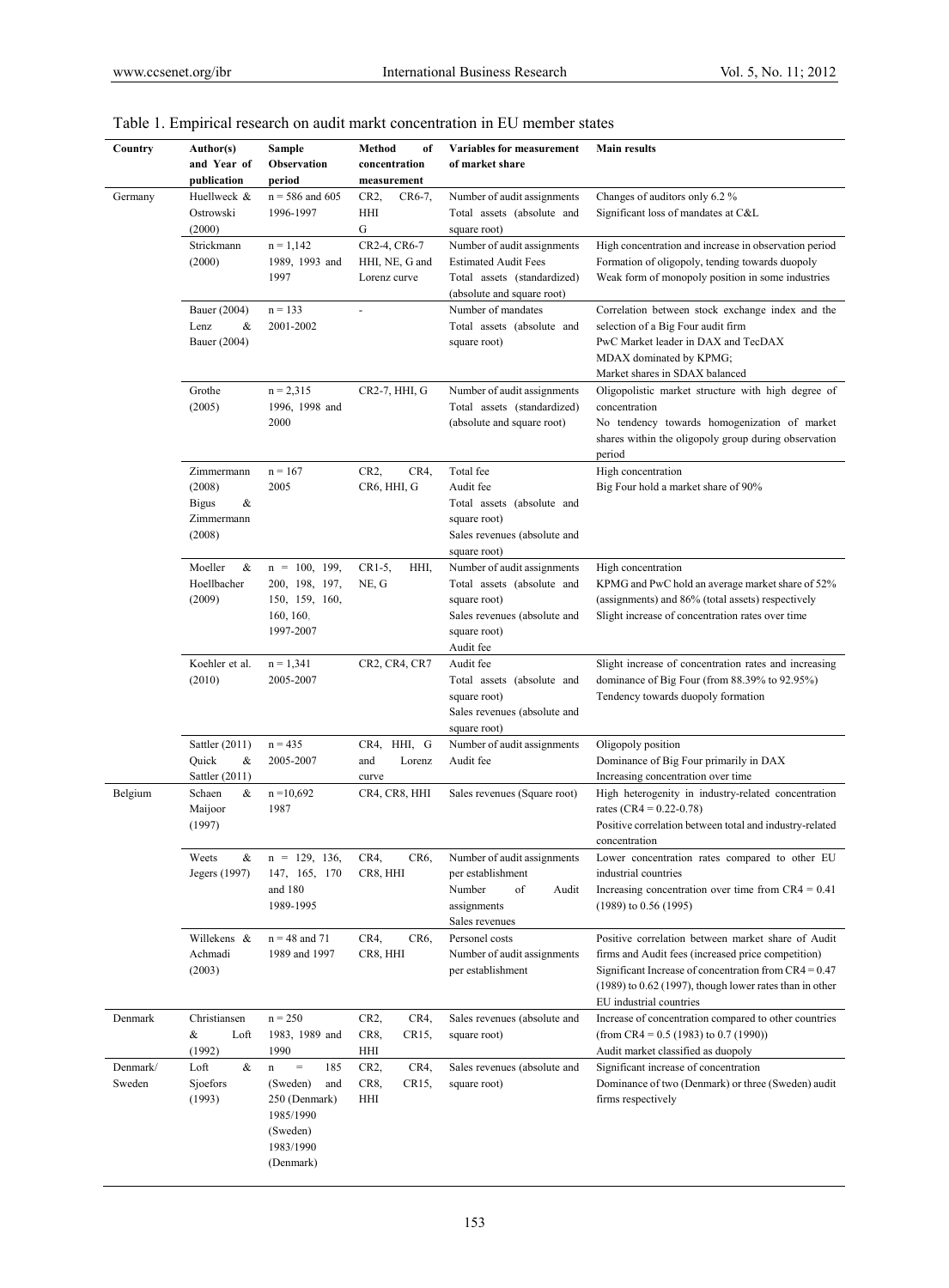| Country      | Author(s)           | Sample                                     | Method<br>of            | Variables for measurement   | <b>Main results</b>                                                         |
|--------------|---------------------|--------------------------------------------|-------------------------|-----------------------------|-----------------------------------------------------------------------------|
|              | and Year of         | Observation                                | concentration           | of market share             |                                                                             |
|              | publication         | period                                     | measurement             |                             |                                                                             |
| France       | Piot $(2005)$       | $n = 285$                                  | CR3,<br>CR4,            | Number of audit assignments | High concentration of $CR4 = 0.58$                                          |
|              |                     | 1997                                       | CR6, CR8, HHI           | Sales revenues              |                                                                             |
| UK           | &<br><b>Briston</b> | n.s.                                       | CR1-CR20                | Number of audit assignments | Growing market share of Big Eight from 28.7% to                             |
|              | Kedslie             | 1928-1984                                  |                         |                             | 46.2% between 1968 and 1978                                                 |
|              | (1985)              |                                            |                         |                             | $CR4 = 0,38(1984)$                                                          |
|              | &<br>Moizer         | $n = 498$                                  | CR4,<br>CR9,            | Number of audit assignments | Increase of both concentration (from $CR4 = 0.47$ to                        |
|              | Turley (1989)       | 1972 and 1982                              | CR16, HHI               | Audit fees                  | 0.54) and audit fees                                                        |
|              |                     |                                            |                         |                             | Industry-specific concentration higher than total                           |
|              |                     |                                            |                         |                             | concentration                                                               |
|              | Beattie<br>&        | $n = 2,079$                                | CR4,<br>CR <sub>6</sub> | Number of audit assignments | Increase of concentration (from $CR4 = 0.43$ to 0.59)                       |
|              | Fearnley            | 1987-1991                                  | CR8, CR20               |                             | (Mergers of audit firms and changes of auditors)                            |
|              | (1994)              |                                            |                         |                             |                                                                             |
|              | &<br>Pearson        | $n = 241$                                  | CR <sub>3</sub>         | Number of audit assignments | Negative correlation between concentration and audit                        |
|              | Trompeter           | 1982-1986                                  |                         | Sales revenues              | fees                                                                        |
|              | (1994)              |                                            |                         |                             |                                                                             |
|              | Iver & Iver         | $n = 270$                                  | CR6,<br>CR4,            | Audit fees                  | Increase of concentration from CR4 = $0.45$ (1987) to                       |
|              | (1996)              | 1987-1991                                  | CR8,<br>CR20,           |                             | $0.57$ (1991) due to mergers                                                |
|              |                     |                                            | HHI                     |                             | No evidence for increasing audit fees after merger                          |
|              | Peel (1997)         | $n = 1,865$                                | CR <sub>6</sub>         | Number of audit assignments | Concentration rate $CR6 = 0.78$                                             |
|              |                     | 1995                                       |                         | Sales revenues              | Market shares of Big Six vary depending on market                           |
|              |                     |                                            |                         | Audit fees                  | segment                                                                     |
|              | Pong (1999)         | $\!=$<br>1,211,<br>n                       | CR4,<br>CR <sub>6</sub> | Number of audit assignments | Only slight increase of concentration from $CR4 = 0.57$                     |
|              |                     | 1,222,<br>1,237,                           | CR8, HHI                | Audit fees                  | to 0.60 (no mergers in this period)                                         |
|              |                     | 1.320 and 1,401                            |                         |                             | Classified as oligopoly                                                     |
|              |                     | 1991-1995                                  |                         |                             |                                                                             |
|              | Beattie,            | $n = 2,180$                                | CR4, CR8                | Number of audit assignments | Increasing concentration from CR $4 = 0.67$ to 0.73                         |
|              | Goodacre &          | 2002-2003                                  |                         | Audit fees                  |                                                                             |
|              | Fearnley            |                                            |                         |                             |                                                                             |
|              | (2003)              |                                            |                         |                             |                                                                             |
|              | &<br>Pong           | $n = 1,280$ and                            | CR4, CR6, HHI           | Number of audit assignments | Increase of concentration from $CR4 = 0.61$ to 0.64                         |
|              | Burnett             | 1,094                                      |                         | Audit fees                  | No positive correlation between increase of supplier                        |
|              | (2006)              | 1997 and 2001                              |                         |                             | concentration and audit fees at PwC as market leader                        |
|              | McMeeking,          | $n = 7,255$                                | CR4,<br>CR5,            | Number of audit assignments | Positive correlation between concentration and audit                        |
|              | Peasnell<br>&       | 1985-2002                                  | CR6, CR7                | Audit fees                  | fees                                                                        |
|              | Pope (2007)         |                                            | CR8, HHI                |                             | Positive impact of mergers of audit firms on                                |
|              |                     |                                            |                         |                             | concentration rates<br>Increasing concentration from CR4 = $0.65$ (1985) to |
|              |                     |                                            |                         |                             | 0.83(2002)                                                                  |
|              | Abidin,             | 1,607,<br>$\mathbf n$<br>$\qquad \qquad =$ | CR4,<br>CR6,            | Number of audit assignments | Increase of concentration from $CRA = 0.67$ to 0.68                         |
|              | Beattie<br>&        | 1,498,<br>1,479,                           | <b>CR20</b>             | Audit fees                  | (Engagements) and from 0.88 to 0.96 (Fees)                                  |
|              | Goodacre            | 1,539,<br>1,497                            | HHI, G                  |                             | respectively                                                                |
|              | (2010)              | and 1,386                                  |                         |                             | of Arthur Andersen has reduced<br>Purchase                                  |
|              |                     | 1998-2003                                  |                         |                             | disproportion of market shares held by big Audit firms                      |
| Netherlands  | Maijoor et al.      | n.s.                                       | CR4, HHI                | Auditors engaged per audit  | Very little and equally remaining concentration rates                       |
|              | (1995)              | 1880-1990                                  |                         | firm                        | until the end of the 1960s                                                  |
|              |                     |                                            |                         |                             | Significant increase of concentration since 1970 due                        |
|              |                     |                                            |                         |                             | to both regulation standards and mergers                                    |
| Netherlands/ | Buijink,            | n.s.                                       | CR4, HHI                | Auditors engaged per Audit  | Increasing concentration in the Netherlands from CR4                        |
| Germany      | Maijoor<br>&        | 1970-1994                                  |                         | firm                        | $= 0.37$ up to 0.52                                                         |
|              | Meuwissen           |                                            |                         | Number of subsidiaries      | Higher concentration than in Germany ( $C4 = 0.16$ )                        |
|              | (1998)              |                                            |                         |                             |                                                                             |
| Spain        | Romero et al.       | $n = 250$                                  | CR1-2,<br>CR4,          | Number<br>of<br>Audit       | Dominance of Big Six since the introduction of                              |
|              | (1995)              | 1991-1993                                  | CR6, HHI                | assignments                 | statutory audit                                                             |
|              |                     |                                            |                         | Sales revenues              | Increasing concentration                                                    |

#### *4.3 Non EU-member States*

#### 4.3.1 USA

Among the non-EU-countries the empirical concentration research focuses mainly on the US capital market. The first concentration measurement worldwide was performed by Zeff and Fossum (1967). In doing so, the authors determined the distribution of audit engagements to Audit firms and their market shares for the business year 1964. Already in the first study a dominance of two or three audit firms in some market segments could be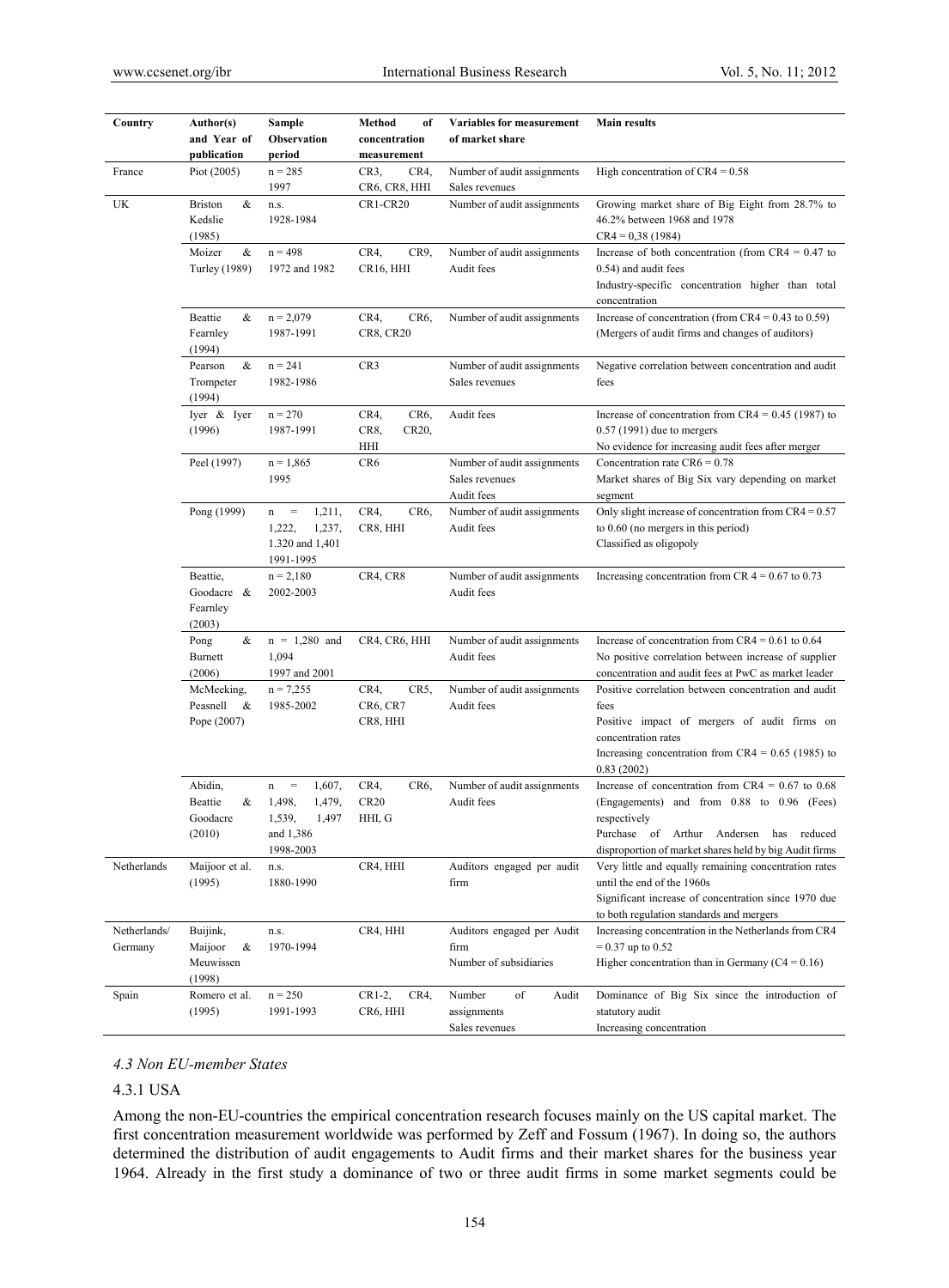observed. Zeff and Fossum (1967) see indications of a sector specialization in the field of audit firms, without looking closer on its underlying reasons. Research work laid the foundation for numerous follow-up studies in both USA and other countries. Compared to Zeff and Fossum (1967) the follow-up study of Rhode, Whitsell and Kelsey (1974) in the business year 1972 can find an increasing dominance of the Big Eight.

Eichenseher and Danos (1981) and Danos and Eichenseher (1986) submitted the first multiperiodic studies with a great sample size. It can be demonstrated that the concentration on the audit market is greater for the audit of regulated industries than for non-regulated sectors. Moreover it can be shown that both large and growing companies improve the concentration of suppliers among the Big Eight audit firms. According to Danos and Eichenseher (1986), who base their research on the years 1950, 1960, 1970 and 1980, the concentration of suppliers in non-regulated industries decreases over time due to lower economies of scale. Tomczyk and Read (1989) take a closer look at the years 1983-1987 and find that the concentration of suppliers among the Big Four remains relatively stable at CR4=0.5. Minyard and Tabor (1991) state that the mergers of the Big Eight to form the Big Six between 1983 and 1986 do not significantly influence the development of the concentration on the audit market. Also Tonge and Wootton (1991) find that no audit firm holds a market share of more than 20 % in the business year 1988. Furthermore Wootton, Tonge and Wolk (1994) show an increasing equal distribution among the big audit firms for 1988. Though, the concentration in the field of auditing in 1990 is according to Penno and Walther (1998) significantly higher (CR4=0.53) than for companies in the law and advertising industry (CR4 = 0.45 and 0.39). According to Francis, Stokes and Anderson (1999) Ernst & Young is able to improve its market share towards a market leadership in 1988 and 1990 in those cities in which the audit firm has hold increasing market shares even before the consolidation process. Moreover they found that the national market or industry leader is not identical with the local market leader in different cities. Consequently, there are incidents for a divergence concerning the reputation of the audit firms in the respective cities. On the contrary, Wolk, Michelson and Wootton (2001) can prove increasing concentration rates due to mergers among both the Big Eight and Big Six in 1988, 1991, 1996 and 1999 [CR4 = 0.52 (1988) and 0.7 (1999)]. Also Caban-Garcia and Cammack (2009) state in analogy to other international studies, that there is an increase of concentration in the year after the merger of PriceWaterhouse and C&L but also after the takeover of Arthur Andersen by Ernst & Young. Though, the concentration starts to decline already two years after the mergers.

In a more recent study Kallapur, Sankaraguruswamy and Zhang (2010) discover a positive correlation between the concentration rate at a city level and the quality of accounting for 2000-2006. Thus, an increasing concentration of suppliers does not necessarily result in negative effects on the quality of the audit, contrary to the opinion of the EU commission. Increasing concentrations are likewise measured by Dunn, Kohlbeck and Mayhew (2011) for 2001-2007 whereas in analogy to Wootton, Tonge and Wolk (1994) an increasing equivalence of the market shares among the Big Four is visible.

#### 4.3.2 Switzerland

In her study of market concentration in Switzerland, Heer (2001) can assess a high provider concentration as well as an increase over time for 1994, 1997 and 1998. Stefani (2006) proves a dominance of PwC (52.1%) towards Ernst & Young (24.5%) and KPMG (21.1%) for 2002. The concentration ratios tend to be higher than in comparable studies for the German audit market. The merger of PriceWaterhouse and C&L for PwC as well as the fusion between Arthur Andersen and Ernst & Young has not led to a significant increase of the absolute concentration (in terms of the balance sheet total). Stefani (2006) speculates that the external growth of the largest audit firms was balanced by the negative internal growth of the market leader PwC. Breitkreuz and Müßig (2010) state, that the Swiss audit market is divided as well on the Big Three. Deloitte has a minor market share, while Ernst  $& Young, KPMG$  and PwC have over time a relative consistent market share of approximately 95%. The concentration ratios are over time relative stable.

# 4.3.3 Australia

Gilling and Stanton (1978) show an increased concentration of suppliers for both 1971 and 1976, thus an immaterial increase over time (from CR4 = 0.50 to 0.51) as well as the dominance of a small number of audit firms. Thavapalan, Moroney and Simnett (2003) state that three out of 24 industries are entirely served by the Big Four, on an industry-specific analysis for the business years 1997 and 1999. An increasing concentration is visible in almost all industries which is based on the merger of PriceWaterhouse and C&L.

#### 4.3.4 Bangladesh

Karim (2010) could not discover high market shares of the Big Four compared with those in industrial countries for 1990-2003, which shows that there is little concentration of suppliers in developing countries.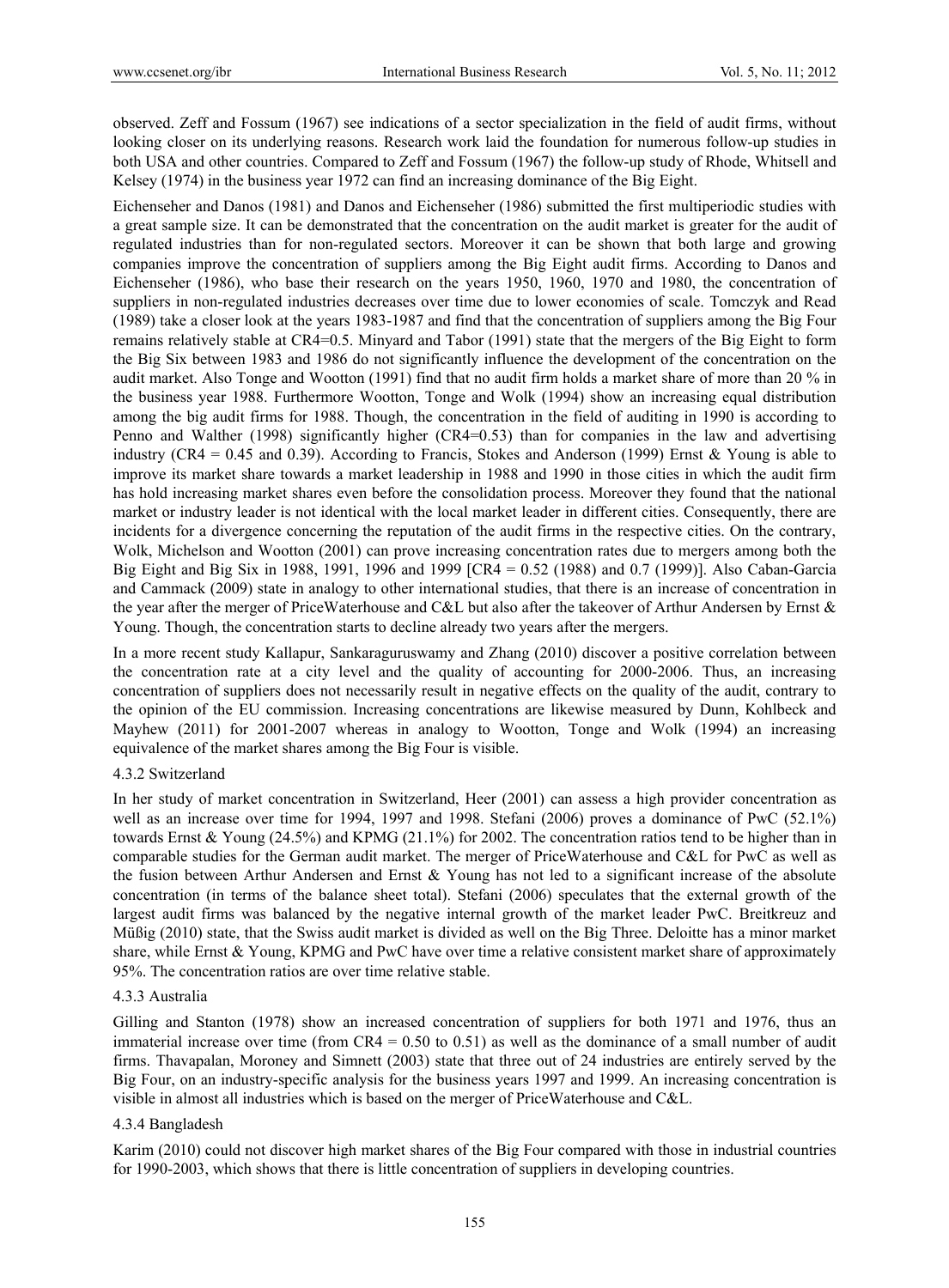# 4.3.5 China

Lee (1994) observes a declining concentration in the Chinese audit market over time for the years 1980, 1984 and 1989, although the concentration rates achieve a higher level than in comparable US studies*.* DeFond, Wong and Li (2000) can also prove decreasing market shares of the Big Ten in China due to stricter auditing standards concerning independence.

# 4.3.6 Canada

According to Shaw and Archibald (1970) the Big Three audit firms test 1/3 of the sample in 1968. In 10 of 25 industries PwC holds the greatest market share.

#### 4.3.7 New Zealand

Johnson, Walker and Westergaard (1995) state very high concentration measures of CR4=0.89 and CR5=0.96, which are significantly higher than those of the USA or Great Britain in 1989. Furthermore a price premium of the Big Five can be noticed.

#### 4.3.8 Conclusion

The increasing concentration of suppliers in the audit market of non-EU-countries, as shown in Table 2, is consistently proven, although the shares of the respective firms differ. Thus, the concentration of suppliers in the audit market is a permanent, worldwide phenomenon which occurs not only in outsider but also in insider systems of corporate governance. The increasing concentration of suppliers is caused by economies of scale, growing needs of the clients regarding business establishments across national boundaries of the audit firms and prior mergers of audit companies. Both, the merger of C&L and PriceWaterhouse (Big Five) in 1998 as well as the takeover of Arthur Andersen by Ernst & Young (Big Four) in 2002 were discussed as main determinants in the previously regarded studies. In addition the few existing cross-border investigation projects should be noted.

| Country     | Author(s)<br>and Year of<br>publication       | <b>Sample</b><br>Observation<br>period              | <b>Method</b><br>of<br>concentration<br>measurement | Variables for measurement<br>of market share                                                                                                                                                                    | <b>Main results</b>                                                                                                                                                                             |
|-------------|-----------------------------------------------|-----------------------------------------------------|-----------------------------------------------------|-----------------------------------------------------------------------------------------------------------------------------------------------------------------------------------------------------------------|-------------------------------------------------------------------------------------------------------------------------------------------------------------------------------------------------|
| Switzerland | Heer (2001)                                   | $n = 618$<br>1994, 1997 and<br>1998                 | CR3-CR6, HHI,<br>G, NE                              | Number of Audit assignments<br>Sales revenues (absolute and<br>square root)                                                                                                                                     | High concentration of suppliers and increase over<br>time                                                                                                                                       |
|             | Stefani<br>(2006)                             | $n = 164, 183,$<br>174<br>1996, 2001 and<br>2002    | CR1-CR4, CR6,<br>G, HHI, NE                         | Number of audit assignments<br>Total assets (absolute and<br>square root)<br>Sales revenues (absolute and<br>square root)                                                                                       | Market leadership of PwC<br>Big three hold market share of 85.63 %<br>(Engagements) and 98.42% (Total assets)                                                                                   |
|             | Breitkreuz &<br>Müßig (2010)                  | $n = 671$<br>2005-2008                              |                                                     | Number of audit assignments<br>Audit fees in total                                                                                                                                                              | Concentration values remain relatively stable over<br>time<br>Market share of Big Three from 96% (Fees) and<br>85% (Engagements) respectively in 2008<br>Insignificant market share of Deloitte |
| Australia   | Gilling $&$<br>Stanton<br>(1978)              | $n = 415$<br>1971/<br>1976                          | CR8.<br>CR4<br>HHI, G, NE                           | Number of audit assignments<br>Total assets<br>Net profit<br>Equity base                                                                                                                                        | Only negligible increase of concentration from<br>$CR4 = 0.5 (1971)$ to 0.51 (1976)<br>Lower concentration rates compared to other<br>industrial countries                                      |
|             | Thavapalan,<br>Moroney &<br>Simnett<br>(2002) | $n = 1,085$ and<br>1,083<br>1997 and 1999           | CR4, HHI                                            | Number of audit assignments<br>Audit fees                                                                                                                                                                       | Three of 24 industries are entirely audited by Big<br>Four<br>Increasing concentrations in almost all industries<br>from 1997 to 1999 (merger of PriceWaterhouse and<br>C&L                     |
| Bangladesh  | Karim (2010)                                  | $n = 208$<br>1990-2003                              | CR4.<br>CR <sub>6</sub><br>CR16                     | Number of audit assignments<br>Audit fees                                                                                                                                                                       | No high market shares of the Big Four in<br>comparison to industrial countries                                                                                                                  |
| China       | Lee (1994)                                    | $n = 232, 242$<br>and 279<br>1980, 1984 and<br>1989 | CR4,<br>CR8,<br>CR9,<br>CR16,<br><b>HHI</b>         | Number of audit assignments<br>Sales revenues (absolute and<br>square root)<br>Total assets<br>(absolute and<br>square root)<br>Equity base<br>(absolute and<br>square root)<br>Net profit (absolute and square | Decline of concentration over time, though higher<br>level than in the USA<br>Partially industry-specific shares higher than those<br>across industries                                         |

# Table 2. Empirical research on audit markt concentration in non EU member states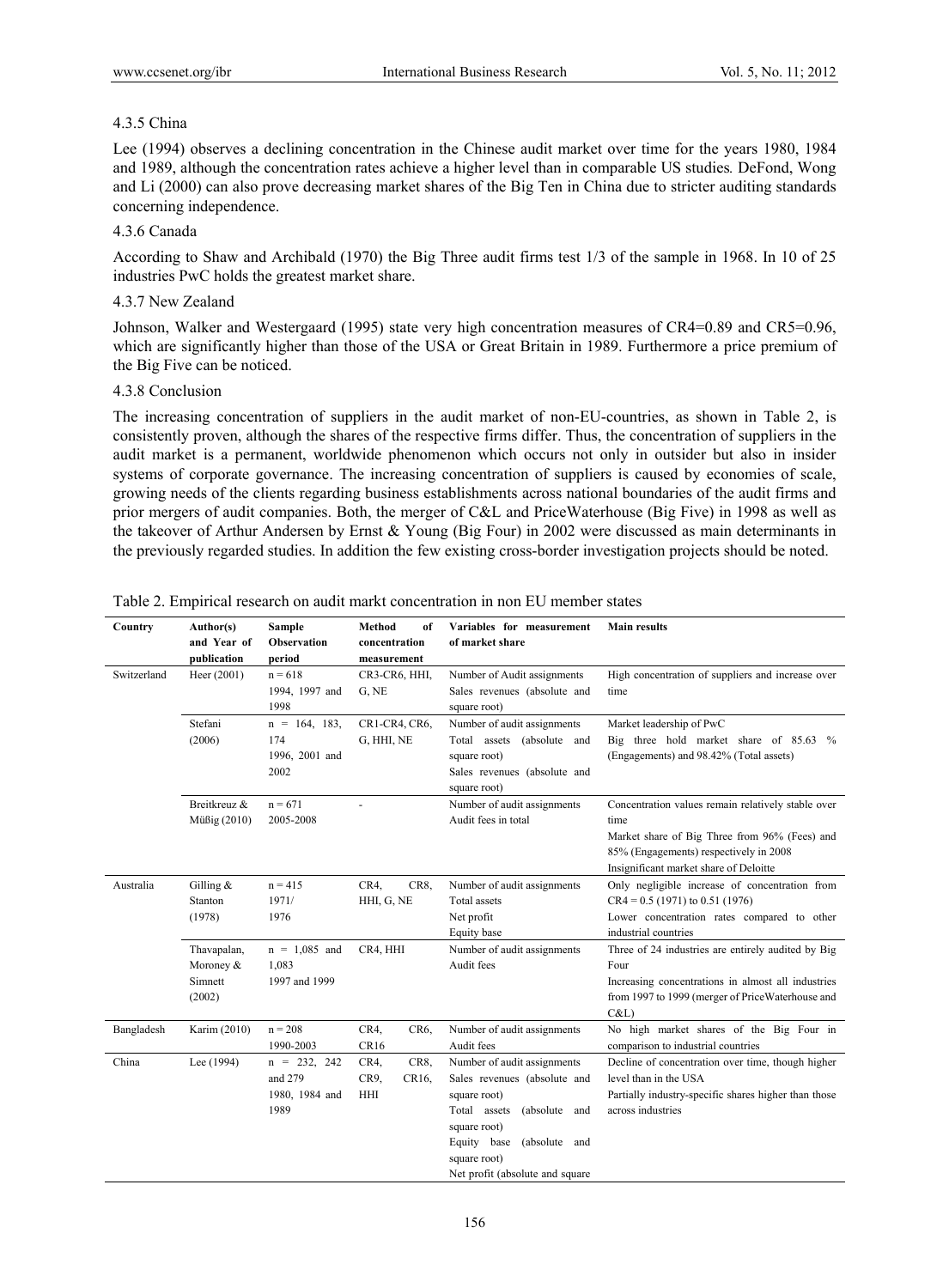| Country    | Author(s)<br>and Year of<br>publication   | Sample<br><b>Observation</b><br>period                                                                                        | Method<br>of<br>concentration<br>measurement | Variables for measurement<br>of market share                                                                     | <b>Main results</b>                                                                                                                                                                                          |
|------------|-------------------------------------------|-------------------------------------------------------------------------------------------------------------------------------|----------------------------------------------|------------------------------------------------------------------------------------------------------------------|--------------------------------------------------------------------------------------------------------------------------------------------------------------------------------------------------------------|
|            |                                           |                                                                                                                               |                                              | root)                                                                                                            |                                                                                                                                                                                                              |
|            |                                           |                                                                                                                               |                                              | <b>Audit Fees</b>                                                                                                |                                                                                                                                                                                                              |
|            | DeFond,<br>Wong, $&$<br>Li (2000)         | $n = 1,286$<br>1993-1996                                                                                                      |                                              | Number of audit assignments<br>Sales revenues                                                                    | Decreasing market share of Big Ten due to<br>restrictive<br>auditing<br>standards<br>concerning<br>independence                                                                                              |
| Canada     | Shaw $\&$                                 | $n = 927$                                                                                                                     |                                              | Number of audit assignments                                                                                      | Big Three audit 381 businesses (Number of audit                                                                                                                                                              |
|            | Archibald<br>(1970)                       | 1968                                                                                                                          |                                              | Total assets                                                                                                     | assignments)<br>PwC has the highest market share in 10 out of 25<br>industries (Total assets)                                                                                                                |
| New        | Johnson,                                  | $n = 259$                                                                                                                     | CR4, CR5                                     | Audit fees                                                                                                       | Very high concentration (CR4=0.96)                                                                                                                                                                           |
| Zealand    | Walker &<br>Westergaard<br>(1995)         | 1989                                                                                                                          |                                              |                                                                                                                  | Significantly higher concentration than in the USA<br>and Great Britain<br>Provides evidence for price premium among Big<br>Five                                                                             |
| <b>USA</b> | Zeff &                                    | $n = 526$                                                                                                                     | ä,                                           | Number of Audit assignments                                                                                      | Dominance of Bigh Eight                                                                                                                                                                                      |
|            | Fossum<br>(1967)                          | 1964                                                                                                                          |                                              | Total assets<br>Sales revenues<br>Net income                                                                     | Diverging industry-specific market shares                                                                                                                                                                    |
|            | Rhode,                                    | $n = 619$                                                                                                                     |                                              | Number of audit assignments                                                                                      | Increasing dominance of Big Eight compared to                                                                                                                                                                |
|            | Whitsell &<br>Kelsey<br>(1974)            | 1972                                                                                                                          |                                              | Total assets<br><b>Sales Revenues</b><br><b>Annual Surplus</b>                                                   | Zeff/Fossum                                                                                                                                                                                                  |
|            | Eichenseher                               | $n=4,900$                                                                                                                     | CR4, HHI                                     | Number of audit assignments                                                                                      | Lower supplier concentration compared to previous                                                                                                                                                            |
|            | &<br>Danos<br>(1981)                      | 1977-1978                                                                                                                     |                                              | Sales revenues (absolute and<br>square root)                                                                     | studies<br>Higher concentration in regulated industries due to<br>economies of scale                                                                                                                         |
|            | Danos $&$                                 | 2,856,<br>$\hspace{0.1in} = \hspace{0.1in}$<br>n                                                                              | CR8                                          | Number of audit assignments                                                                                      | Supplier concentration in non-regulated industries                                                                                                                                                           |
|            | Eichenseher<br>(1986)                     | 3,047,<br>2,914<br>and 8,098<br>1950,<br>1960,<br>1970 and 1980                                                               |                                              |                                                                                                                  | decreases over time due to lower economies of<br>scale                                                                                                                                                       |
|            | Tomczyk &<br>Read (1989)                  | n.s.<br>1983-1987                                                                                                             | CR4, CR8, CR<br>16, HHI                      | Audit fees                                                                                                       | Concentration remains stable over time (CR4<br>approx. $0.5$ )<br>Slightly lower concentration measures compared to<br>previous studies                                                                      |
|            | Minyard $&$<br>Tabor (1991)               | $n = 1,618$<br>1983-1988                                                                                                      | <b>HHI</b>                                   | Sales revenues (absolute and<br>square root)                                                                     | Mergers of Big Eight to form Big Six do not have a<br>significant influence on the concentration                                                                                                             |
|            | Tonge $&$<br>Wootton<br>(1991)            | $n = 5,962$<br>1988                                                                                                           | CR4, CR8                                     | Number of audit assignments<br>(absolute and square root)<br>Market capitalisation (absolute<br>and square root) | Despite high concentration values (CR4=0.69) no<br>Audit firm holds a market share higher than 20%                                                                                                           |
|            | Wootton,<br>Tonge $\&$<br>Wolk (1994)     | $n = 5,962$ and<br>5,777<br>1988 and 1991                                                                                     | CR4,<br>CR <sub>6</sub><br>CR8, HHI          | Number of audit assignments<br>Audit fees<br>Sales revenues (square root)                                        | Increasing concentration over time according to CR<br>Mainly increasing equal distribution among the big<br>Audit companies according to HHL                                                                 |
|            |                                           |                                                                                                                               |                                              |                                                                                                                  |                                                                                                                                                                                                              |
|            | Penno &<br>Walther<br>(1996)              | $n = 1,110$<br>1990                                                                                                           | CR4, HHI                                     | Auditors employed by audit<br>firm                                                                               | Concentration in the field of audit significantly<br>higher (CR4=0.53) than for companies in the law-<br>and advertising-industries $(CR4 = 0.45 \text{ und } 0.39)$                                         |
|            | Francis,<br>Stokes &<br>Anderson          | n.s.<br>1988 and 1990                                                                                                         | CR8                                          | Number of audit assignments<br>Sales revenues<br>Market value                                                    | Generally no identity between national market- or<br>industry-leader and local leader in different urban<br>areas                                                                                            |
|            | (1999)                                    |                                                                                                                               |                                              |                                                                                                                  | Signs for diverging reputation of the audit firms<br>according to urban area                                                                                                                                 |
|            | Wolk,<br>Michelson &<br>Wootton<br>(2001) | 5,962,<br>$\hspace{1.6cm} = \hspace{1.6cm}$<br>$\mathbf n$<br>5,777,<br>7,639<br>and 7,216<br>1988,<br>1991,<br>1996 and 1999 | CR4,<br>CR <sub>6</sub><br>CR8, HHI          | Number of audit assignments                                                                                      | Increasing concentration rates over time due to<br>mergers among Big Eight and Big Six<br>Increase from CR4 = $0.52$ (1988) to 0.70 (1999)                                                                   |
|            | Caban-<br>Garcia &<br>Cammack<br>(2009)   | $n = 14,758,$<br>15,340, 13,893<br>and 11,999<br>1997,<br>1999,<br>2001 and 2003                                              | CR4, HHI                                     | Number of audit assignments<br>Sales revenues                                                                    | Increase of concentration in the year after the<br>merger of PriceWaterhouse and C&L and the<br>takeover of Arthur Andersen by Ernst & Young<br>Decreasing concentration rates two years after the<br>merger |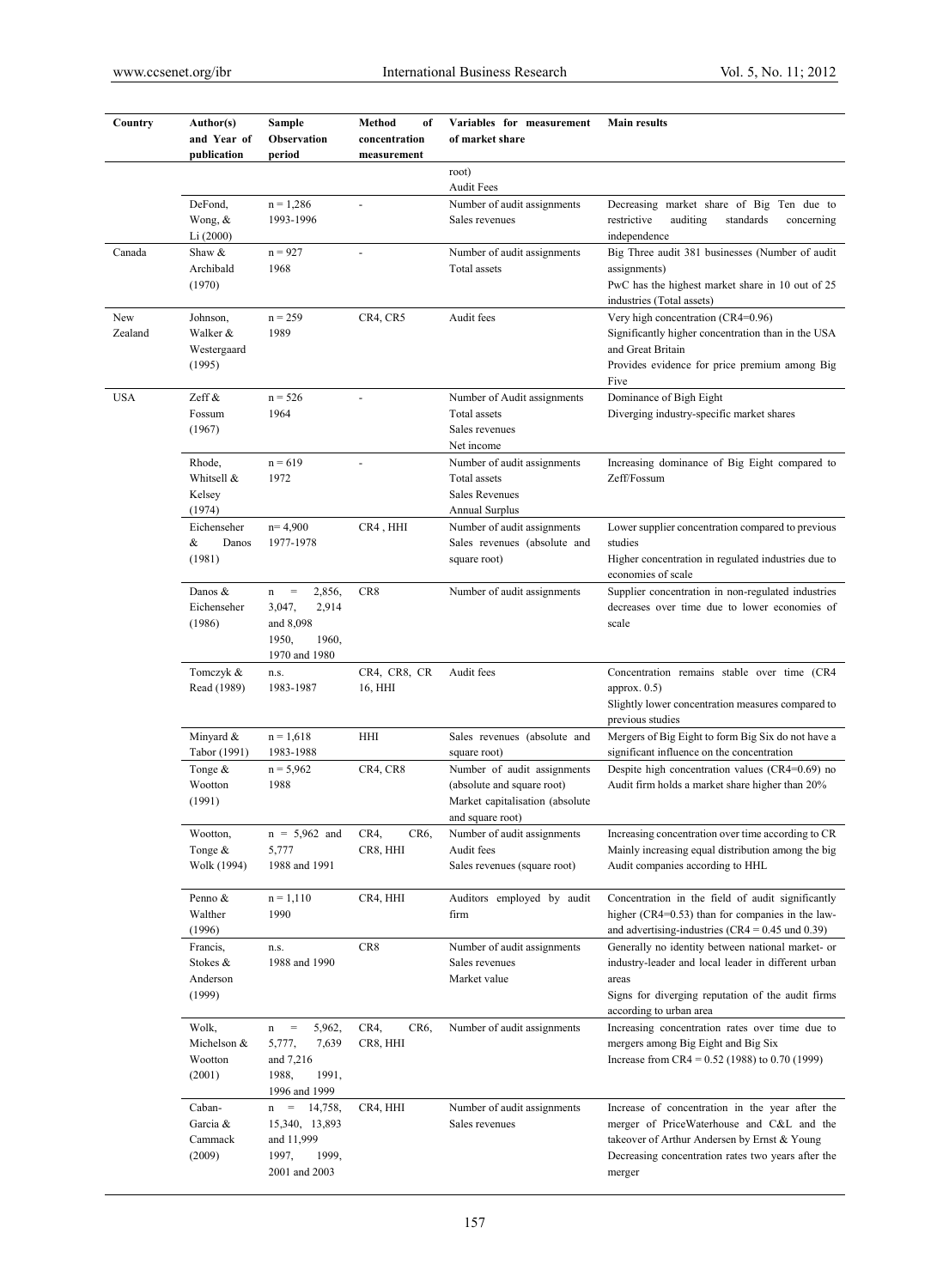| Country | Author(s)<br>and Year of<br>publication                         | <b>Sample</b><br><b>Observation</b><br>period | Method<br>of<br>concentration<br>measurement | Variables for<br>measurement<br>of market share | <b>Main results</b>                                                                                                                                                                                    |
|---------|-----------------------------------------------------------------|-----------------------------------------------|----------------------------------------------|-------------------------------------------------|--------------------------------------------------------------------------------------------------------------------------------------------------------------------------------------------------------|
|         | Kallapur,<br>Sankarag-uru<br>&<br>swamy<br>$\text{Zang}$ (2010) | $n = 27,756$<br>2000-2006                     | HHI                                          | Number of audit assignments<br>Audit fees       | Positive correlation between concentration rate at<br>city level and accounting quality<br>Increasing concentration of Big Four over time<br>Increasing equivalence of market shares among<br>Big Four |
|         | Dunn.<br>Kohlbeck &<br>Mayhew<br>(2011)                         | $n = 47$<br>2001-2007                         | CR4, G, HHI                                  | Number of audit assignments<br>Audit fees       | Increasing concentration of Big Four over time<br>Increasing equivalence of market shares among<br>Big Four                                                                                            |

#### **5. Conclusion**

In her regulation drafts of 2011, the EC indicated the risks of an increasing concentration on the European audit market. Small and medium sized audit firms are increasingly driven out from the audit of capital market oriented companies which leads to significant disadvantages of competition along with rising oligopolistic rents for the big audit firms. This paper predominantly focused on the current results of the empirical research on concentration measurement in EU-member states in comparison to non-EU-member-states. Since the initial measurement in Germany, an increasing concentration development for the audits of listed companies on the European audit market can be proved (Velte, 2011). The empirical concentration measurement gained validity by the disclosure requirements for the (non) audit fees in the notes of the mandates as well as in the transparency reports of audit firms. As a result, a deduction of the market shares must not singly undertaken by surrogate figures (e.g. balance sheet total, sales revenue). The supplier concentration on the European audit market, which is reflected as an oligopolization of few big audit firms, is not a national phenomenon, but can be empirically demonstrated in many EU member states. The critical points of the studies are that not in any case an appropriate sample size and length of the evaluation period was selected. Exceptions are the studies of Schaen and Maijoor (10.692), Beattie and Fearnley (2.079), Peel (171.799) relating to the sample size and relating to the evaluation period the studies of Briston and Kedslie (1928-1984) and Maijoor et al. (1880-1990).

However, the valuation by the EC that a high audit market concentration must be connected with a restraint of competition, can often not proved empirically. Furthermore it is vague, how the EC reforms for a concentration decrease, e.g. the introduction of a mandatory audit firm rotation, are connected to an increased audit quality. Instead, significant increasing transaction costs could be related hereby which could without suppression of price dumping strategies (low balling) endanger the audit quality. Against this background, arise first of all a need to implement a minimum audit fee which should at least cover the individual costs of the audit firms.

Thus, from an economic point of view it seems questionable in how far audit firm concentration is an issue for regulation by the EC. This is also be stressed by the fact that the requirements for listed firms with respect to accounting and auditing may only hardly be fulfilled by small and medium-sized audit firms. This is caused by missing international networks and limited capacities (time, manpower and competence). When a medium-sized audit firm (with limited capacities) processes the audit of a multi-national listed firm this causes higher risk to strongly depend on the firm since losing this mandate would cause high financial risk for the audit firm itself (as a consequence the independence of the audit firm is highly questionable). Insofar, the current concentration on the audit markets is an expression of natural market mechanisms which is supported by the mandate firms.

#### **References**

- Abidin, S., Beattie, V., & Goodacre, A. (2010). Audit market structure, fees and choice in a period of structural change. *British Accounting Review*, *2*(3), 187-206. http://dx.doi.org/10.1016/j.bar.2010.04.002
- Bauer, M. (2004). Die *Unabhaengigkeit des Abschlusspruefers im Zusammenhang mit dem gleichzeitigen Angebot von Beratungsleistungen beim Pruefungsmandanten*. Wuerzburg: Julius-Maximilians-University.
- Beattie, V., & Fearnley, S. (1994). The Changing Structure of the Market for Audit Services in the UK. *British Accounting Review*, *26*(4), 301-322. http://dx.doi.org/10.1006/bare.1994.1021
- Beattie, V., Goodacre, A., & Fearnley, S. (2003). And then were four: A study of UK audit market concentration. *Journal of Financial Regulation and Compliance, 11*(3), 250-265. http://dx.doi.org/10.2139/ssrn.389544
- Bigus, J., & Zimmermann, R. C. (2008). Non audit fees, market leaders and concentration in the German audit market. *International Journal of Auditing*, *12*(3), 159-179.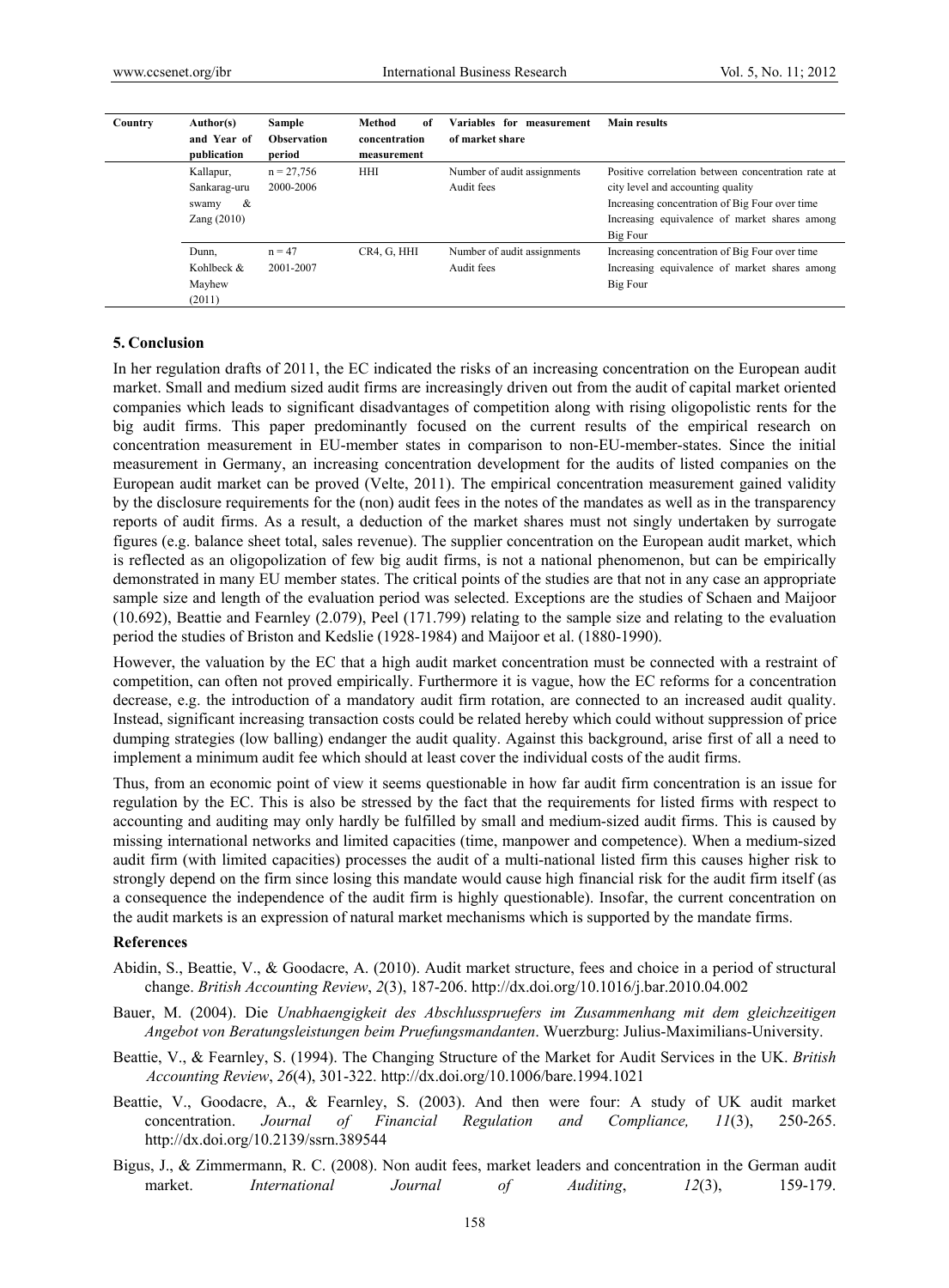http://dx.doi.org/10.1111/j.1099-1123.2008.00378.x

- Breitkreuz, R., & Mueßig, A. (2010). Kritische Analyse der Anbieterkonzentration auf dem Schweizer Markt für Revisions- und Beratungsleistungen. *Kapitalmarktorientierte und internationale Rechnungslegung*, *11*(10), 510-514.
- Briston, R., & Kedslie, M. (1985). Must Smaller Firms Continue to Lose Out? *Accountancy*, *12*(3), 163-164.
- Buijink, W. F. J., Maijoor, S. J., & Meuwissen, R. H. G. (1998). Competition in Auditing. *Contemporary Accounting Research*, *15*(3), 385-404. http://dx.doi.org/10.1111/j.1911-3846.1998.tb00565.x
- Caban-Garcia, M. T., & Cammack, S. E. (2009). Audit Firm Concentration and Competition. *Journal of Theoretical Accounting Research*, *25*(5), 1-24.
- Cammack, S. E., & Caban-Garcia, M. T. (2005). Audit Firm Concentration and Competition Effects of Consolidation Since 1997. http://info.cba.ksu.edu/skovar/centralstates/2005/Cammack.pdf.
- Christiansen, M., & Loft, A. (1992). Big players and small players: a study of increasing concentration in the Danish Market for Auditing services. *The European Accounting Review*, *1*(2), 277-301. http://dx.doi.org/10.1080/09638189200000024
- Danos, P., & Eichenseher, J. W. (1986). Long-Term Trends toward Seller Concentration in the U.S. Audit Market. *Accounting Review, 61*(3), 633-650.
- DeAngelo, L. E. (1981). Auditor Size and Audit quality. *Journal of Accounting and Economics*, *3*(3), 183-199. http://dx.doi.org/10.1016/0165-4101(81)90002-1
- DeFond, M. L., Wong, T. J., & Li, S. (2000). The impact of improved auditor independence on audit market concentration in China. *Journal of Accounting and Economics, 22*(4), 269-305. http://dx.doi.org/10.2308/aud.2000.19.1.49
- Dunn, K., Kohlbeck, M., & Mayhew, B. W. (2011). The Impact of the Big 4 Consolidation on Audit Market Share Equality. *Auditing, 30*(1), 49-73. http://dx.doi.org/10.2308/aud.2011.30.1.49
- EC. (2010). Audit Policy: Lessons from the crisis. http://ec.europa.eu/internal\_market/consultations/docs/2010/audit/green\_paper\_audit\_en.pdf.
- EC. (2011a). Vorschlag fuer eine Richtlinie des Europaeischen Parlaments und des Rates zur Aenderung der Richtlinie 2006/43/EG ueber Abschlusspruefungen von Jahresabschluessen und konsolidierten Abschluessen (KOM(2011) 778/2.
- EC. (2011b). Vorschlag fuer eine Verordnung des Europaeischen Parlaments und des Rates ueber spezifische Anforderungen an die Abschlusspruefung bei Unternehmen von oeffentlichem Interesse (KOM(2011) 779/4.
- Eichenseher, J. W., & Danos, P. (1981). The analysis of industry-specific auditor concentration. *Accounting Review, 56*(5), 479-492.
- Francis, J. R., Michas, P. N., & Seavey, S. E. (2011). Does Audit Market Concentration Harm the Quality of Audited Earnings? Evidence from Audit Markets in 42 Countries. http://dx.doi.org/10.2139/ssrn.1948687
- Francis, J. R., Stokes, D. J., & Anderson, D. (1999). City Markets as a Unit of Analysis in Audit Research and the Re-Examination of Big 6 Market Shares. *Abacus, 35*(2), 185-206. http://dx.doi.org/10.1111/1467-6281.00040
- Freidank, C. Chr., & Velte, P. (2012). Anbieterkonzentration am internationalen Pruefungsmarkt und Einfluss auf die Pruefungsqualitaet. *Zeitschrift fuer Corporate Governance*, *7*(1), 26-34.
- Gilling, D. M., & Stanton, P. J. (1978). Changes in the Structure of the Auditing Profession in Australia. *Abacus*, *14*(1), 66-80. http://dx.doi.org/10.1111/j.1467-6281.1978.tb00058.x
- Grothe, J. (2005). *Branchenspezialisierungen von Wirtschaftspruefungsgesellschaften im Rahmen der Jahresabschlusspruefung*. Duesseldorf: IDW.
- Hachmeister, D. (2001). *Wirtschaftspruefungsgesellschaften im Pruefungsmarkt*. Stuttgart: Schaeffer-Poeschel.
- Heer, A. (2001). *Konzentrationstendenzen in der Wirtschaftsprueferbranche*. Aachen: Shaker.
- House of Lords. (2011). Auditors: Market concentration and their role. www.publications.parliament.uk/pa/ld201011/ldselect/ldeconaf/119/119.pdf.
- Huellweck, J. K., & Ostrowski, M. (2000). Die Abschlusspruefer boersennotierter Aktiengesellschaften.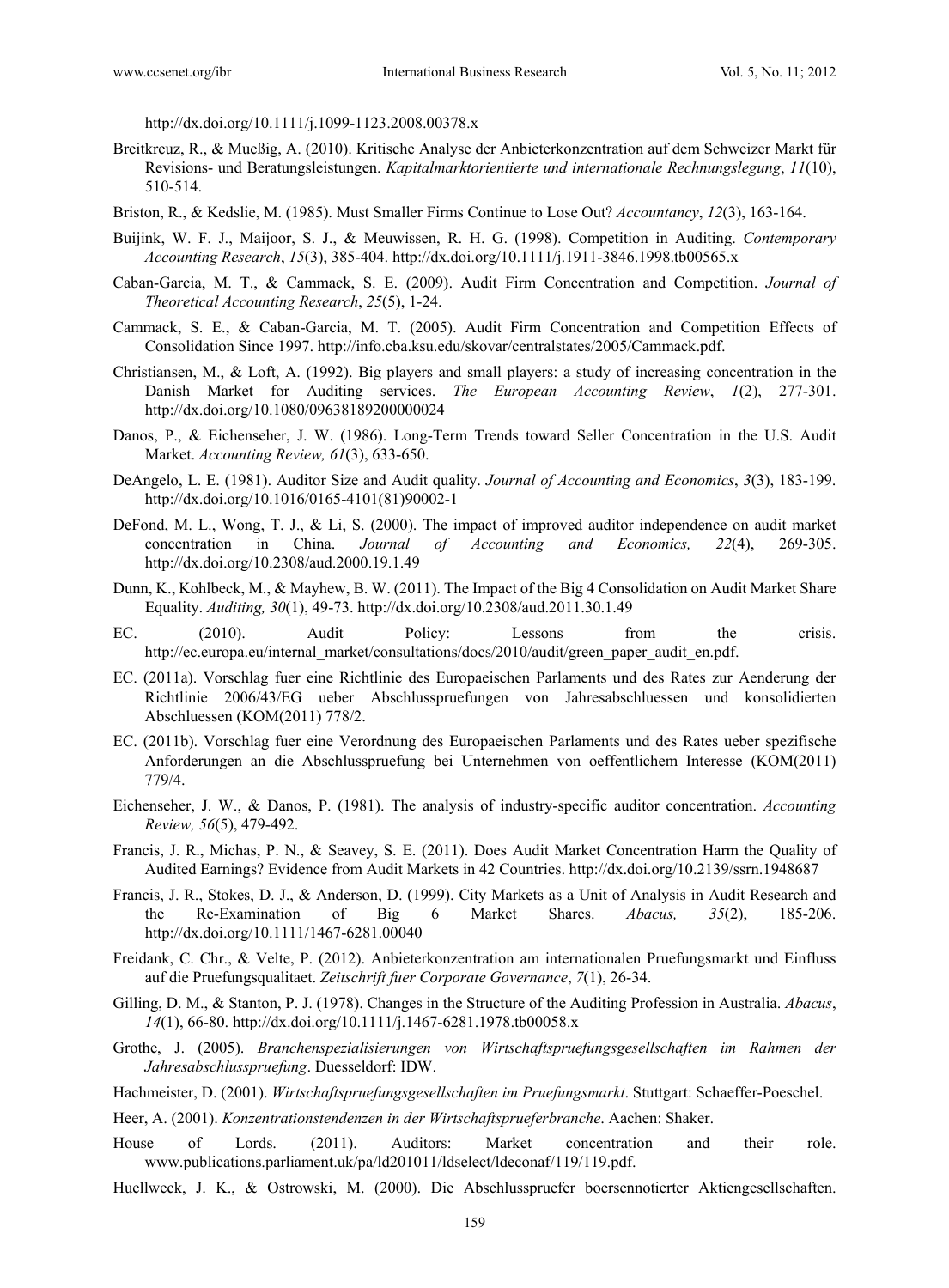*Wirtschaftsprueferkammer-Mitteilungen, 12*(1), 2-9.

- Iyer, V. M., & Iyer, G. S. (1996). Effect of Big 8 Mergers on Audit Fees: evidence from the United Kingdom. *Auditing*, *15*(2), 123-132.
- Johnson, E. N., Walker, K. B., & Westergaard, E. (1995). Supplier Concentration and Pricing of Audit Services in New Zealand. *Auditing, 14*(1), 74-89.
- Kallapur, S., Sankaraguruswamy, S., & Zang, Y. (2010). Audit Market Concentration and Audit Quality. *Working Paper*, Gachibowli. http://dx.doi.org/10.1596/1813-9450-5493
- Karim, A. K. M. W. (2010). Audit Pricing, Audit Concentration and Big 4-Premium in Bangladesh. *Working Paper*, Moraga. http://dx.doi.org/10.2139/ssrn.1613454
- Koehler, A. G., Marten, K. U., Ratzinger, N. V. S., & Wagner, M. (2010). Pruefungshonorare in Deutschland. *Zeitschrift fuer Betriebswirtschaft*, *80*(1), 5-29.
- Lee, D. S. (1994). Further Evidence on auditor concentration. *International Journal of Accounting, 29*(3), 234-250.
- Lenz, H., & Bauer, M. (2004). Pruefungs- und Beratungshonorare von Abschlusspruefern deutscher boersennotierter Aktiengesellschaften. *Die Wirtschaftspruefung*, *57*(12), 985-998.
- Lenz, H., Moeller, M., & Hoehn, B. (2006). Offenlegung der Honorare fuer Abschlussprueferleistungen im Geschaeftsjahr 2005 bei DAX-Unternehmen. *Betriebs-Berater*, *61*(33), 1787-1793.
- Loft, A., & Sjoefors, A. (1993). Audit concentration in Sweden and Denmark. In Artsberg, K., Loft, A. & Yard, S. (Eds.), *Accounting Research in Lund* (pp. 155-175). Lund: University Press.
- Maijoor, S., Buijink, W., Witteloostuijn, A., & Zinken, M. (1995). Long-Term Concentration in the Dutch Audit Market. *Abacus*, *31*(2), 152-177. http://dx.doi.org/10.1111/j.1467-6281.1995.tb00360.x
- McMeeking, K. P., Peasnell, K. V., & Pope, P. F. (2007). The effect of large audit firm mergers on audit pricing in the UK. *Accounting and Business Research*, *37*(4), 301-319. http://dx.doi.org/10.1080/00014788.2007.9663314
- Minyard, D. H., & Tabor, R. H. (1991). The Effect of Big Eight Mergers on Auditor Concentration. *Accounting Horizons*, *5*(1), 79-90.
- Moeller, M., & Hoellbacher, A. (2009). Die deutsche Boersen- und Indexlandschaft und der Markt fuer Abschlussprüfungen. *Die Betriebswirtschaft*, *69*(6), 647-678.
- Moizer, P., & Turley, S. (1989). Changes in the UK market for audit services: 1972-1982. *Journal of Business Finance & Accounting*, *16*(1), 41-53. http://dx.doi.org/10.1111/j.1468-5957.1989.tb00003.x
- Oxera. (2007). Ownership rules of audit firms and their consequences for audit market concentration. http://ec.europa.eu/internal\_market/auditing/docs/market/oxera\_report\_en.pdf.
- Palmrose, Z. V. (1986). Audit fees and auditor size. *Journal of Accounting Research*, *24*(1), 97-110. http://dx.doi.org/10.2307/2490806
- Pearson, T., & Trompeter, G. (1994). Competition in the market for audit services. *Contemporary Accounting Research*, *11*(1), 115-135. http://dx.doi.org/10.1111/j.1911-3846.1994.tb00439.x
- Peel, M. J. (1997). UK Auditor Concentration. *Accounting and Business Research*, *27*(4), 311-322. http://dx.doi.org/10.1080/00014788.1997.9729557
- Penno, M., & Walther, B. R. (1996). The Concentration of Local Markets. *Accounting Horizons*, *10*(1), 88-99.
- Pong, C. K. M (1999). Auditor Concentration. *Journal of Business Finance & Accounting*, *26*(3-4), 451-475. http://dx.doi.org/10.1111/1468-5957.00263
- Pong, C. M., & Whittington, G. (1994). The determinants of audit fees. *Journal of Business Finance and Accounting*, *21*(8), 1071-1095. http://dx.doi.org/10.1111/j.1468-5957.1994.tb00365.x
- Pong, C., & Burnett, S. (2006). The implications of merger for market share, audit pricing and non-audit fee-income. *Managerial Auditing Journal*, *21*(1), 7-22. http://dx.doi.org/10.1108/02686900610634720
- Porter, M. E. (2008). *Competitive Strategy* (11th ed.). New York: Campus.
- Quick, R., & Sattler, M. (2011). Das Erfordernis der Umsatzunabhaengigkeit und die Konzentration auf dem deutschen Markt fuer Abschlussprueferleistungen. *Zeitschrift fuer Betriebswirtschaft*, *81*(1), 61-98.